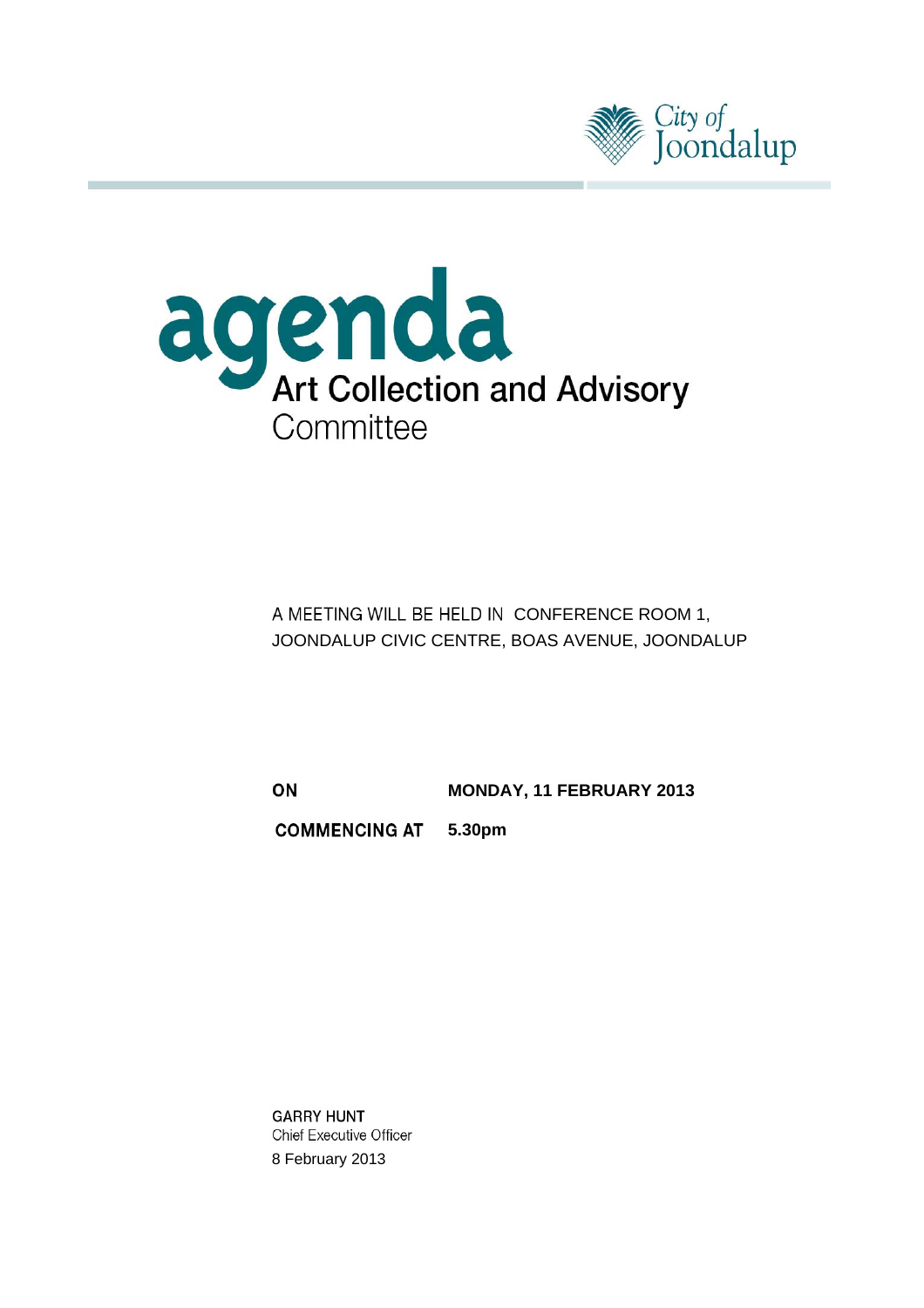## **PROCEDURES FOR PUBLIC QUESTION TIME**

The following procedures for the conduct of Public Question Time were adopted at the Council meeting held on 17 March 2009:

## **Questions asked verbally**

- 1 Members of the public are invited to ask questions at Committee Meetings.
- 2 Questions asked at a Committee meeting should relate to items on the Committee agenda.
- 3 A register will be provided for those persons wanting to ask questions to enter their name. Persons will be requested to come forward in the order in which they are registered, and to give their name and address.
- 4 Public question time will be limited to two minutes per member of the public, with a limit of two questions per member of the public.
- 5 Statements are not to precede the asking of a question during public question time. Statements should be made during public statement time.
- 6 Members of the public are encouraged to keep their questions brief to enable everyone who desires to ask a question to have the opportunity to do so.
- 7 Public question time will be limited to the legislative minimum of fifteen minutes and may be extended in intervals of up to ten minutes by resolution of the Committee, but the total time allocated for public questions to be asked and responses to be given is not to exceed thirty five (35) minutes in total. Public question time is declared closed following the expiration of the allocated time period, or earlier than such time where there are no further questions.
- 8 Questions are to be directed to the Presiding Member and should be asked politely in good faith and are not to be framed in such a way as to reflect adversely or be defamatory on a particular Committee Member or City employee. The Presiding Member shall decide to:
	- $\triangleright$  Accept or reject any question and his/her decision is final;
	- $\triangleright$  Nominate a member of the Committee and/or City employee to respond to the question;
	- $\geq$  Take a question on notice. In this case a written response will be provided as soon as possible, and included in the agenda of the next Committee meeting.
- 9 Where a Committee Member is of the opinion that a member of the public is:
	- $\triangleright$  asking a question at a Committee meeting that is not relevant to the purpose for which the meeting has been called;
	- $\triangleright$  making a statement during public question time:

they may bring it to the attention of the Presiding Member.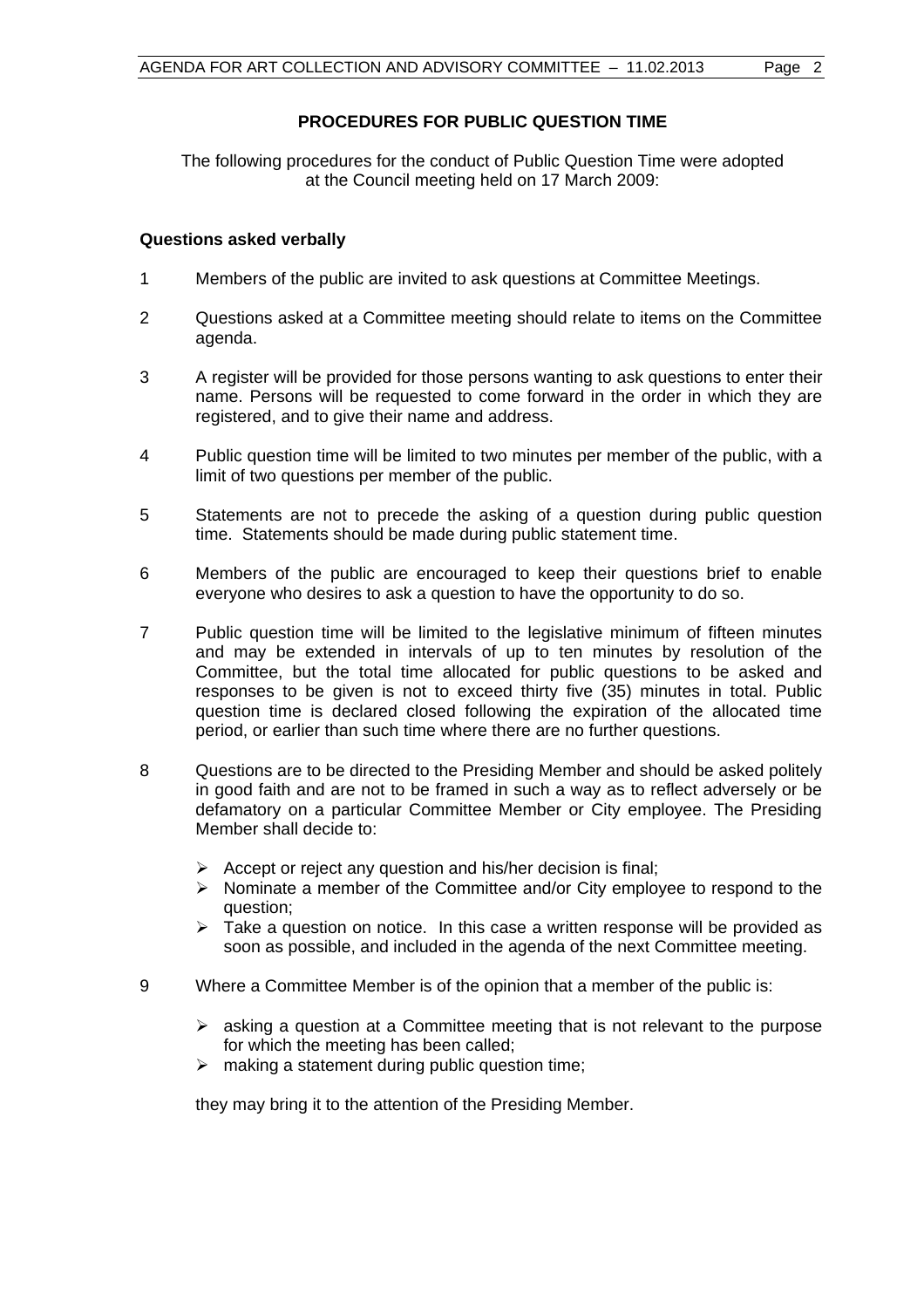- 10 Questions and any response will be summarised and included in the minutes of the Committee meeting.
- 11 It is not intended that question time should be used as a means to obtain information that would not be made available if it was sought from the City's records under Section 5.94 of the *Local Government Act 1995* or the *Freedom of Information (FOI) Act 1992*. Where the response to a question(s) would require a substantial commitment of the City's resources, the Chief Executive Officer (CEO) will determine that it is an unreasonable impost upon the City and refuse to provide it. The CEO will advise the member of the public that the information may be sought in accordance with the *FOI Act 1992*.

## **Questions in Writing – (Residents and/or ratepayers of the City of Joondalup only).**

- 1 Only City of Joondalup residents and/or ratepayers may submit questions to the City in writing.
- 2 Questions asked at a Committee meeting should relate to items on the Committee agenda.
- 3 The City will accept a maximum of five written questions per City of Joondalup resident/ratepayer. To ensure equality and consistency, each part of a multi-part question will be treated as a question in its own right.
- 4 Questions lodged by 9.00 am on the day immediately prior to the scheduled Committee meeting will be responded to, where possible, at the Committee meeting. These questions, and their responses, will be distributed to Elected Members and made available to the public in written form at the meeting.
- 5 The Presiding Member shall decide to accept or reject any written question and his/her decision is final. Where there is any concern about a question being offensive, defamatory or the like, the Presiding Member will make a determination in relation to the question. Questions determined as offensive, defamatory or the like will not be published. Where the Presiding Member rules questions to be out of order, an announcement to this effect will be made at the meeting, including the reason(s) for the decision.
- 6 The Presiding Member may rule questions out of order where they are substantially the same as questions previously submitted and responded to.
- 7 Written questions unable to be responded to at the Committee meeting will be taken on notice. In this case, a written response will be provided as soon as possible and included on the agenda of the next Committee meeting.
- 8 A person who submits written questions may also ask questions at a Committee meeting and questions asked verbally may be different to those submitted in writing.
- 9 Questions and any response will be summarised and included in the minutes of the Committee meeting.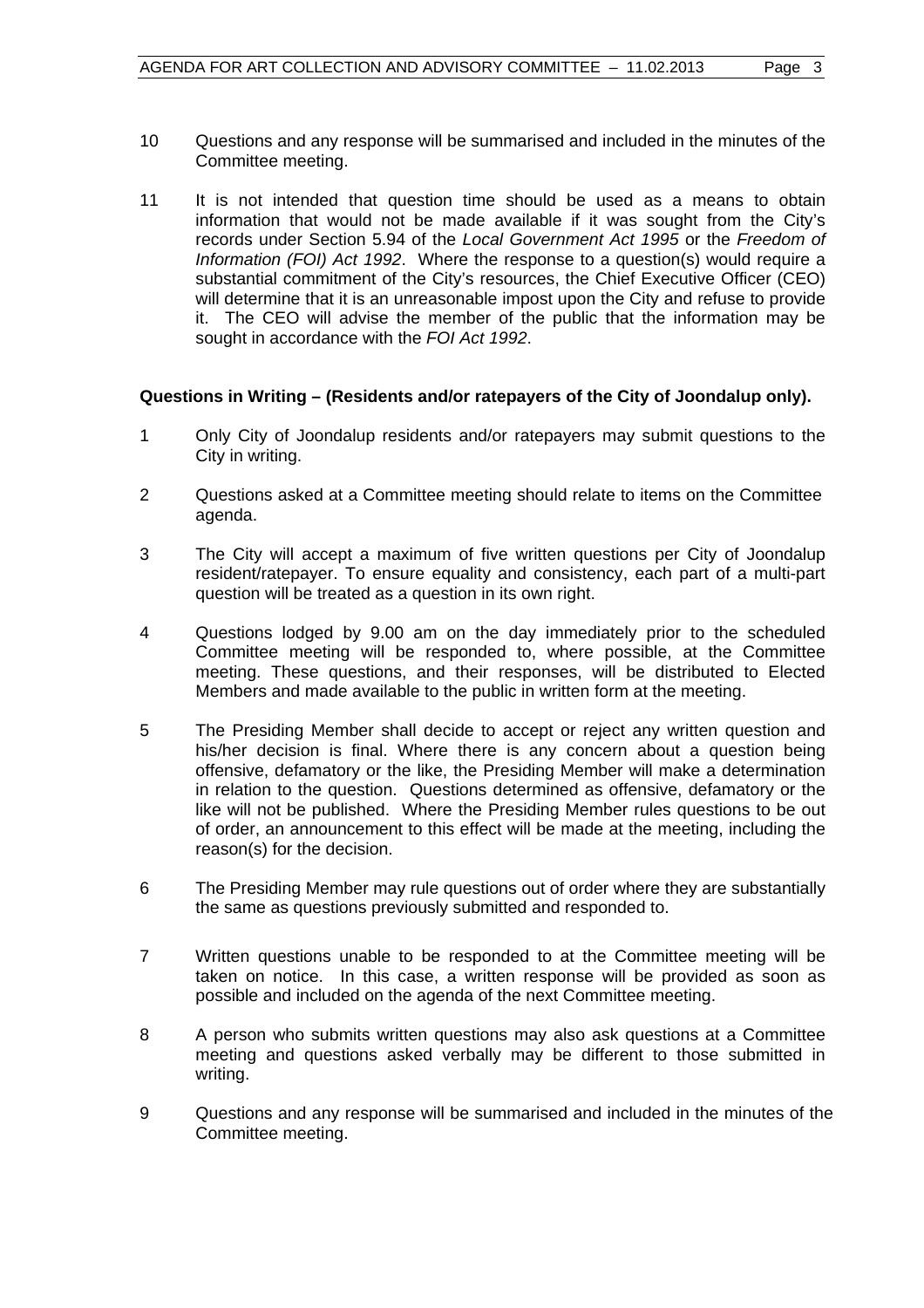10 It is not intended that question time should be used as a means to obtain information that would not be made available if it was sought from the City's records under Section 5.94 of the *Local Government Act 1995* or the *Freedom of Information (FOI) Act 1992.* Where the response to a question(s) would require a substantial commitment of the City's resources, the Chief Executive Officer (CEO) will determine that it is an unreasonable impost upon the City and refuse to provide it. The CEO will advise the member of the public that the information may be sought in accordance with the *FOI Act 1992*.

## **DISCLAIMER**

Responses to questions not submitted in writing are provided in good faith and as such, should not be relied upon as being either complete or comprehensive.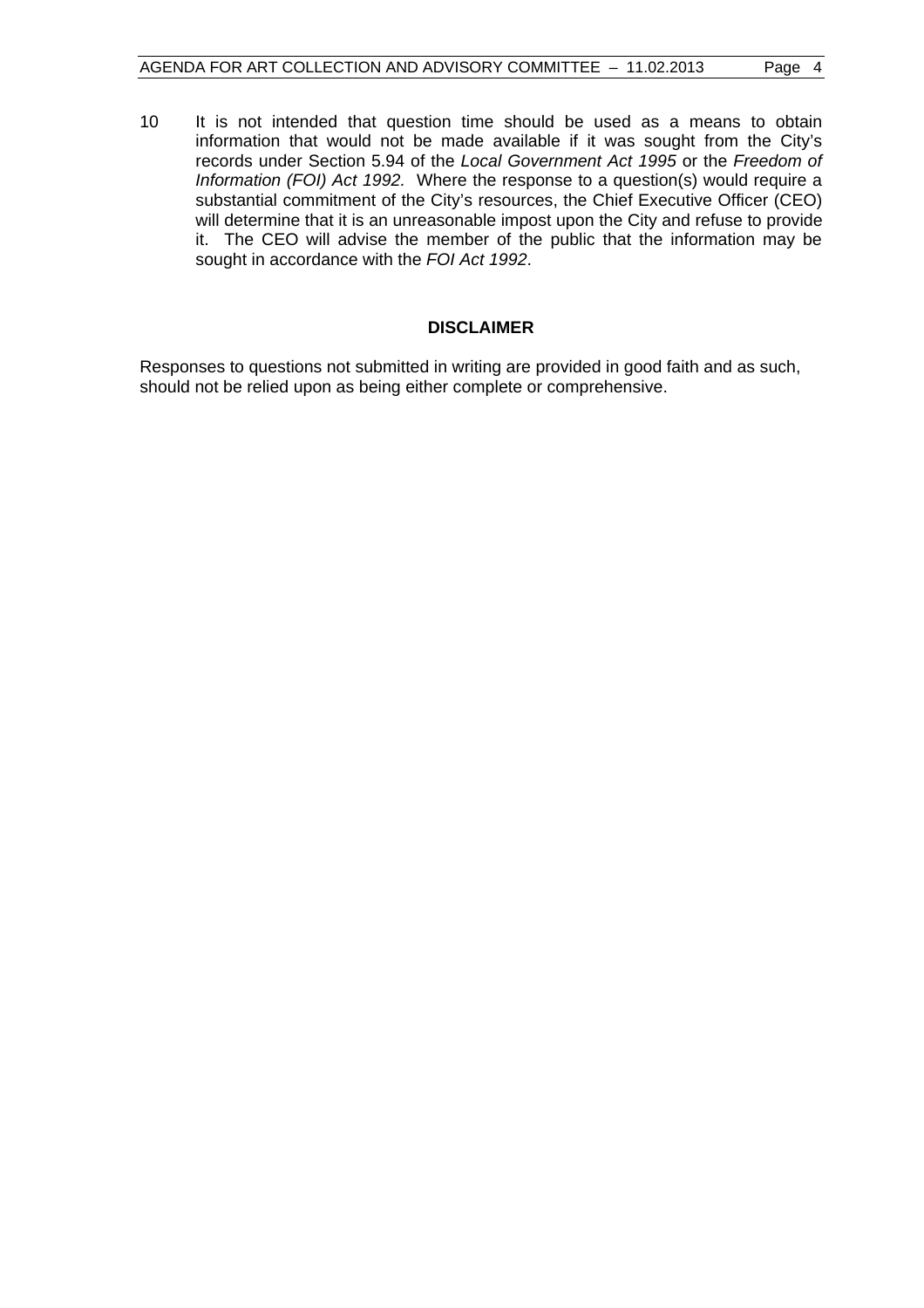## **PROCEDURES FOR PUBLIC STATEMENT TIME**

The following procedures for the conduct of Public Statement Time were adopted at the Council meeting held on 18 December 2007:

- 1 Members of the public are invited to make statements, either verbally or in writing, at Committee meetings.
- 2 Statements made at a Committee meeting should relate to items on the Committee agenda.
- 3 A register will be provided for those persons wanting to make a statement to enter their name. Persons will be requested to come forward in the order in which they are registered, and to give their name and address.
- 4 Public statement time will be limited to two minutes per member of the public.
- 5 Members of the public are encouraged to keep their statements brief to enable everyone who desires to make a statement to have the opportunity to do so.
- 6 Public statement time will be limited to a maximum of 15 minutes. Public statement time is declared closed following the 15 minute allocated time period, or earlier than such time where there are no further statements.
- 7 Statements are to be directed to the Presiding Member and are to be made politely in good faith and are not to be framed in such a way as to reflect adversely or be defamatory on a particular Elected Member or City employee.
- 8 Where a Committee Member is of the opinion that a member of the public is making a statement at a Committee meeting that is not relevant to the purpose for which the meeting has been called, they may bring it to the attention of the Presiding Member who will make a ruling.
- 9 A member of the public attending a Committee meeting may present a written statement rather than making the statement verbally if he or she so wishes.
- 10 Statements will be summarised and included in the minutes of the Committee meeting.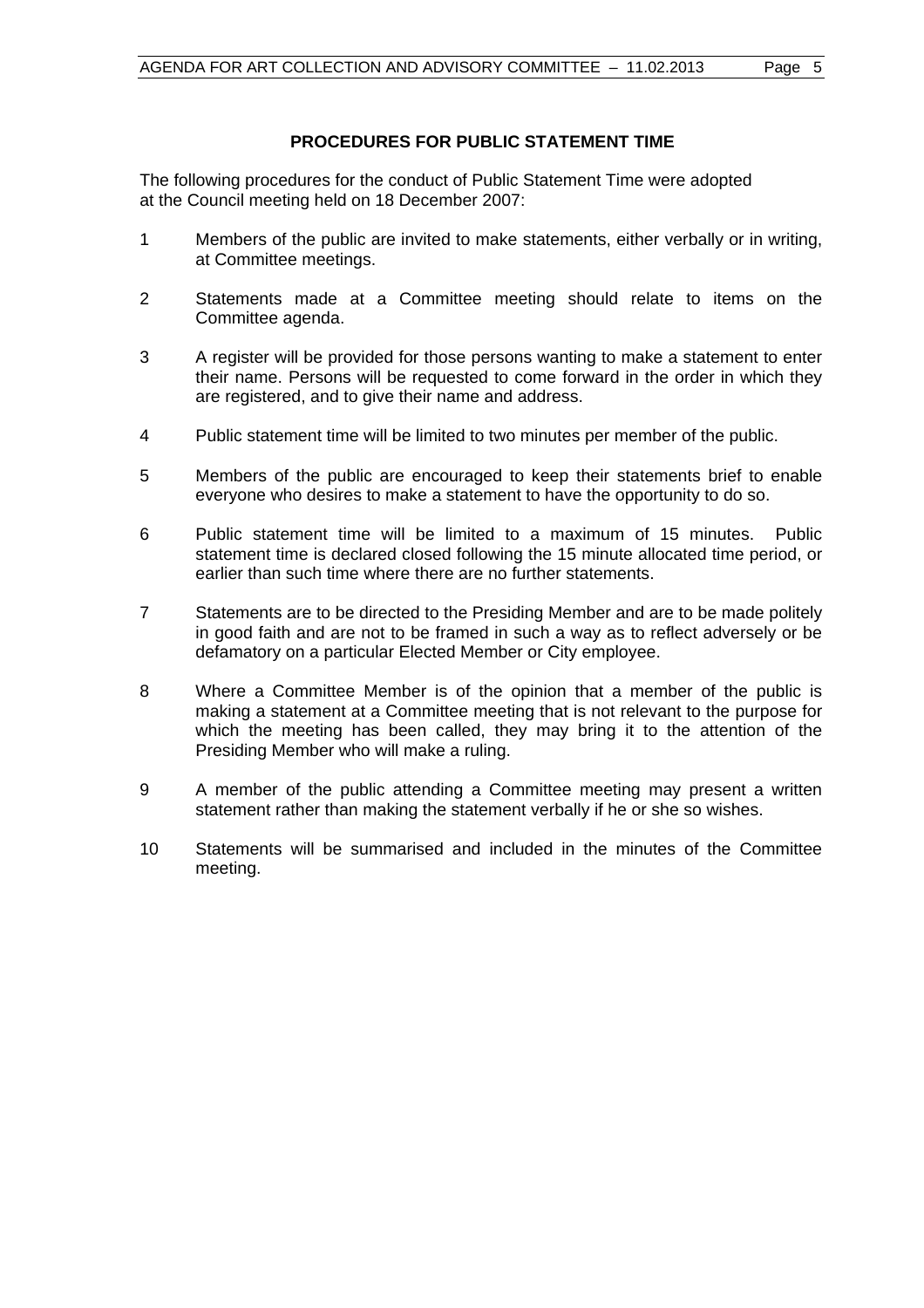## **TABLE OF CONTENTS**

| <b>Item No</b> | <b>Title</b>                                                                                                                                   | Page No |
|----------------|------------------------------------------------------------------------------------------------------------------------------------------------|---------|
|                | Declaration of Opening                                                                                                                         | 8       |
|                | <b>Public Question Time</b>                                                                                                                    | 8       |
|                | <b>Public Statement Time</b>                                                                                                                   | 8       |
|                | Apologies/Leave of absence                                                                                                                     | 8       |
|                | <b>Confirmation of Minutes</b>                                                                                                                 | 8       |
|                | Announcements by the Presiding Member without discussion                                                                                       | 8       |
|                | <b>Declarations of Interest</b>                                                                                                                | 8       |
|                | Identification of matters for which the meeting may sit behind<br>closed doors                                                                 | 8       |
|                | Petitions and deputations                                                                                                                      | 8       |
|                | Reports                                                                                                                                        | 9       |
| 1              | Commissioned Artist - Lindsay Harris - [35613]                                                                                                 | 9       |
| $\overline{2}$ | Art Collection and Advisory Committee - Meeting Proposal - 6<br>June 2013 - [35613]                                                            | 10      |
| 3              | Display of Video Based Artwork - [35613]                                                                                                       | 13      |
| 4              | 'Inside Out Billboard Project' – Public Art for City of Joondalup –<br>[35613]                                                                 | 18      |
| 5              | Commissioning of Artwork - [35613]                                                                                                             | 24      |
| 6              | Community Invitation Art Award - [35613]                                                                                                       | 31      |
|                | Motions of which previous notice has been given                                                                                                | 39      |
|                | Requests for Reports for future consideration                                                                                                  | 39      |
|                | Closure<br>Note:                                                                                                                               | 39      |
|                | Clause 77 of the City's Standing Orders Local Law 2005 states:                                                                                 |         |
|                | "Unless otherwise provided in this local law, the provisions of this local law<br>shall apply to meetings of committees with the exception of: |         |

*(a) Clause 29 (Members seating) and* 

*(b) Clause 54 (Limitation on members speaking)"*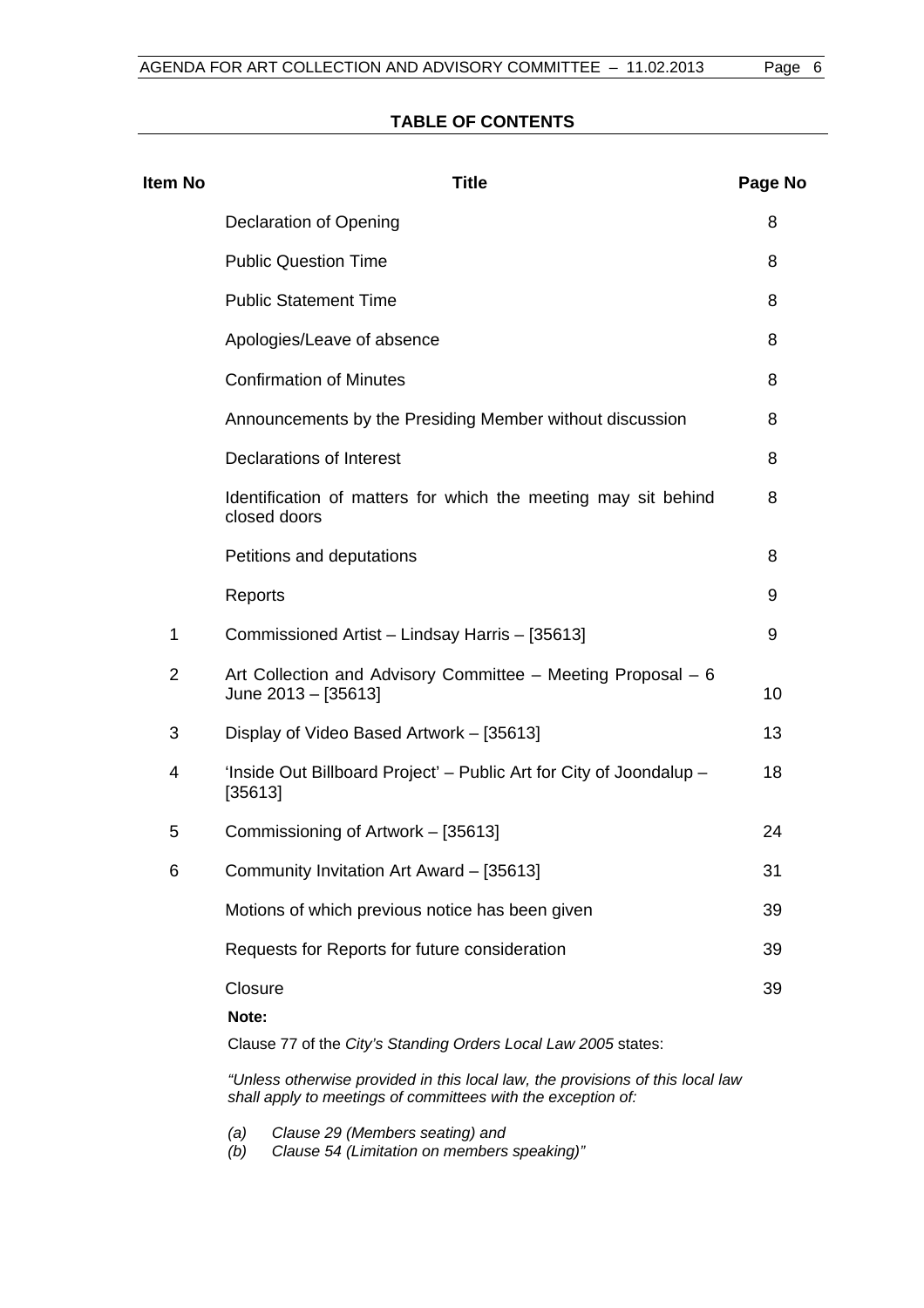# **CITY OF JOONDALUP**

Notice is hereby given that a meeting of the **Art Collection and Advisory Committee** will be held in Conference Room 1, Joondalup Civic Centre, Boas Avenue, Joondalup on **Monday, 11 February 2013** commencing at **5.30pm.** 

GARRY HUNT **Chief Executive Officer Chief Executive Officer According to the Chief Executive Officer Chief Executive Officer** 8 February 2013 **Western Australia** 

## **AGENDA**

## **Committee Members Committee Avenue Committee Avenue Committee Avenue Committee Avenue Committee Avenue Committee**

| Cr Liam Gobbert                | <b>Presiding Member</b>        | Cr Geoff Amphlett, JP              |
|--------------------------------|--------------------------------|------------------------------------|
| <b>Mayor Troy Pickard</b>      |                                |                                    |
| Cr John Chester                | <b>Deputy Presiding Member</b> | Cr Brian Corr                      |
| Cr Kerry Hollywood             |                                | Cr Tom McLean, JP                  |
| Cr Mike Norman                 |                                | <b>Cr Christine Hamilton-Prime</b> |
| Cr Teresa Ritchie              |                                | Cr Russ Fishwick, JP               |
| Cr Sam Thomas                  |                                | Cr Philippa Taylor                 |
| <b>Chief Executive Officer</b> |                                |                                    |
|                                |                                |                                    |

## *Quorum for meetings (4)*

*The quorum for a meeting is to be at least 50% of the number of offices (whether vacant or not) of members of the committee.* 

#### *Simple majority (4):*

*A simple majority is to be more than 50% of those members present at the meeting.* 

#### *Absolute majority:*

*An absolute majority vote is to be more than 50% of the number of officers (whether vacant or not) of the committee.* 

#### *Casting vote:*

*In the event that the vote on a motion is tied, the presiding person must cast a second vote.*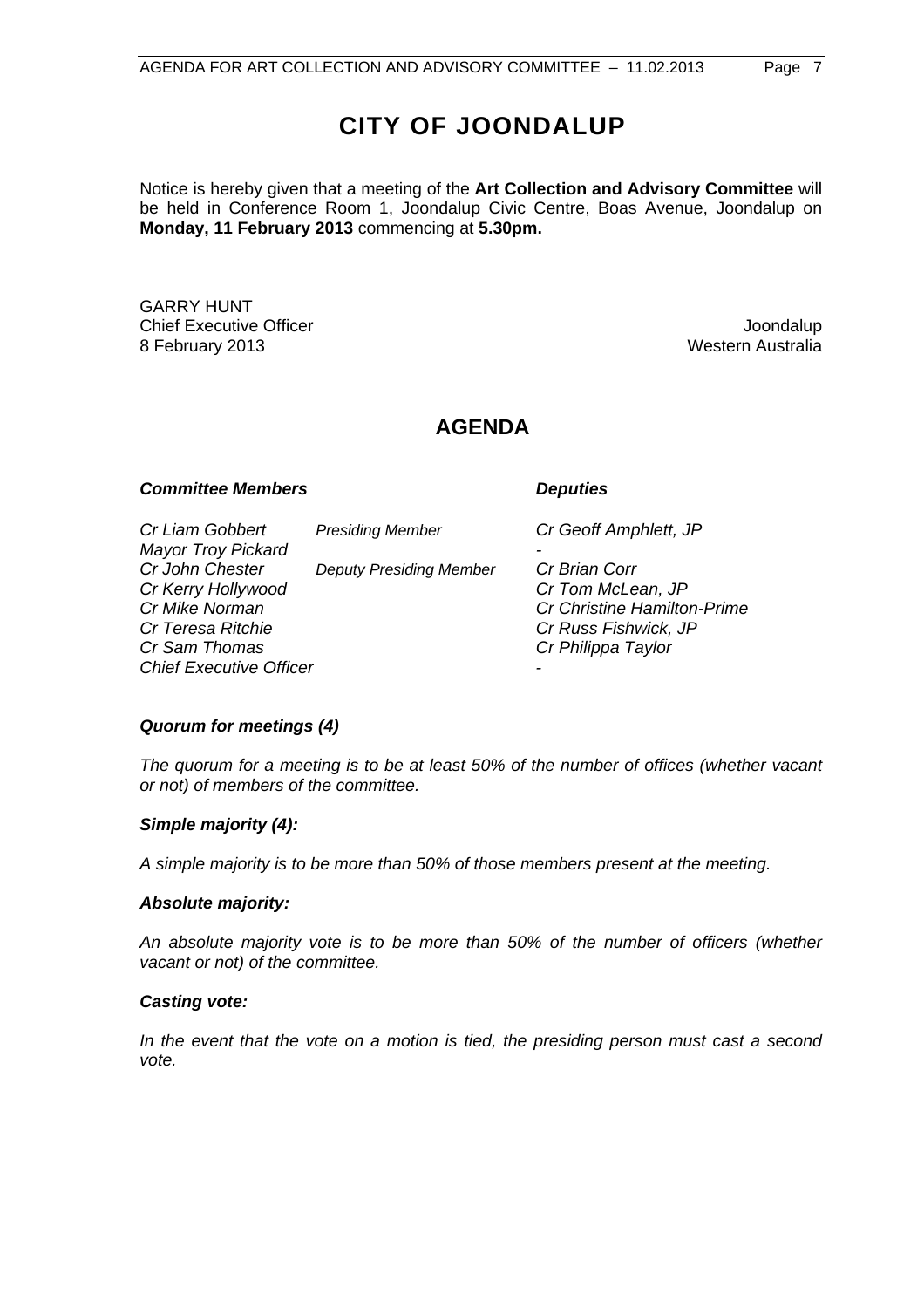## <span id="page-7-0"></span>*Terms of Reference*

*To:* 

- *approve art acquisitions within the available adopted budget funds;*
- *develop and maintain a visual art collection of significance and repute that reflects the cultural aspirations of the City of Joondalup and its expressed goals and policies;*
- *build an art collection of appreciating financial value, which constitutes a sound investment for the City;*
- *collect works of visual art of demonstrable excellence by artists of significance, consistent with the perceived developments in West Australian contemporary art;*
- *collect and commission selectively works of art which enhance the existing Collection and which foster an understanding, enjoyment and appreciation of the visual arts among the broader community and members of the general public;*
- *review the criteria established to determine the award winners.*
- *perform an oversight role in relation to the strategic direction of the City's Community Art Exhibition and Invitational Art Award.*

## **DECLARATION OF OPENING**

## **PUBLIC QUESTION TIME**

## **PUBLIC STATEMENT TIME**

## **APOLOGIES/LEAVE OF ABSENCE**

#### **CONFIRMATION OF MINUTES**

## MINUTES OF THE ART COLLECTION AND ADVISORY COMMITTEE HELD 5 NOVEMBER 2012

#### **RECOMMENDATION**

**That the minutes of the meeting of the Art Collection and Advisory Committee held on 5 November 2012 be confirmed as a true and correct record.** 

**ANNOUNCEMENTS BY THE PRESIDING MEMBER WITHOUT DISCUSSION** 

**DECLARATIONS OF INTEREST** 

## **IDENTIFICATION OF MATTERS FOR WHICH THE MEETING MAY SIT BEHIND CLOSED DOORS**

**PETITIONS AND DEPUTATIONS**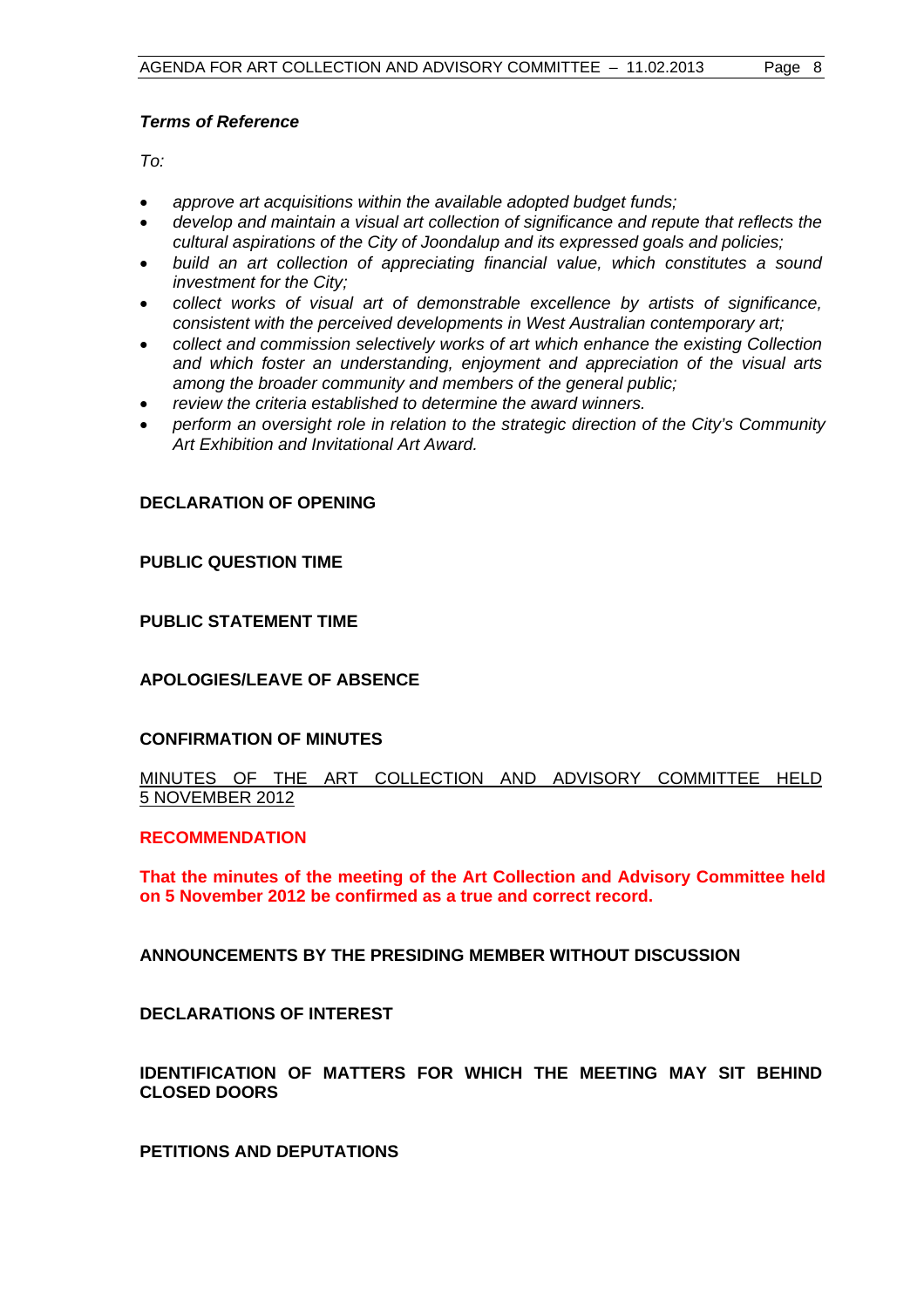## <span id="page-8-0"></span>**REPORTS**

## **ITEM 1 COMMISSIONED ARTIST - LINDSAY HARRIS**

| <b>WARD</b>                           | All                                                                                                                                                    |
|---------------------------------------|--------------------------------------------------------------------------------------------------------------------------------------------------------|
| <b>RESPONSIBLE</b><br><b>DIRECTOR</b> | Mr Mike Tidy<br><b>Corporate Services</b>                                                                                                              |
| <b>FILE NUMBER</b>                    | 35613, 101515                                                                                                                                          |
| <b>ATTACHMENTS</b>                    | Nil.                                                                                                                                                   |
| <b>AUTHORITY / DISCRETION</b>         | Information - includes items provided to Council for<br>information purposes only that do not require a decision<br>of Council (that is for 'noting'). |

### **PURPOSE**

For the Art Collection and Advisory Committee (ACAC) to meet the recently commissioned artist, Lindsay Harris.

## **EXECUTIVE SUMMARY**

The Council has previously resolved to commission a professional artist to depict iconic landmarks within the City of Joondalup on an annual basis.

At its meeting held on 20 November 2012 (CJ246-11/12 refers), Council resolved to select artist Lindsay Harris to undertake the commission.

Lindsay will be in attendance at the meeting to discuss art concepts with members of the ACAC.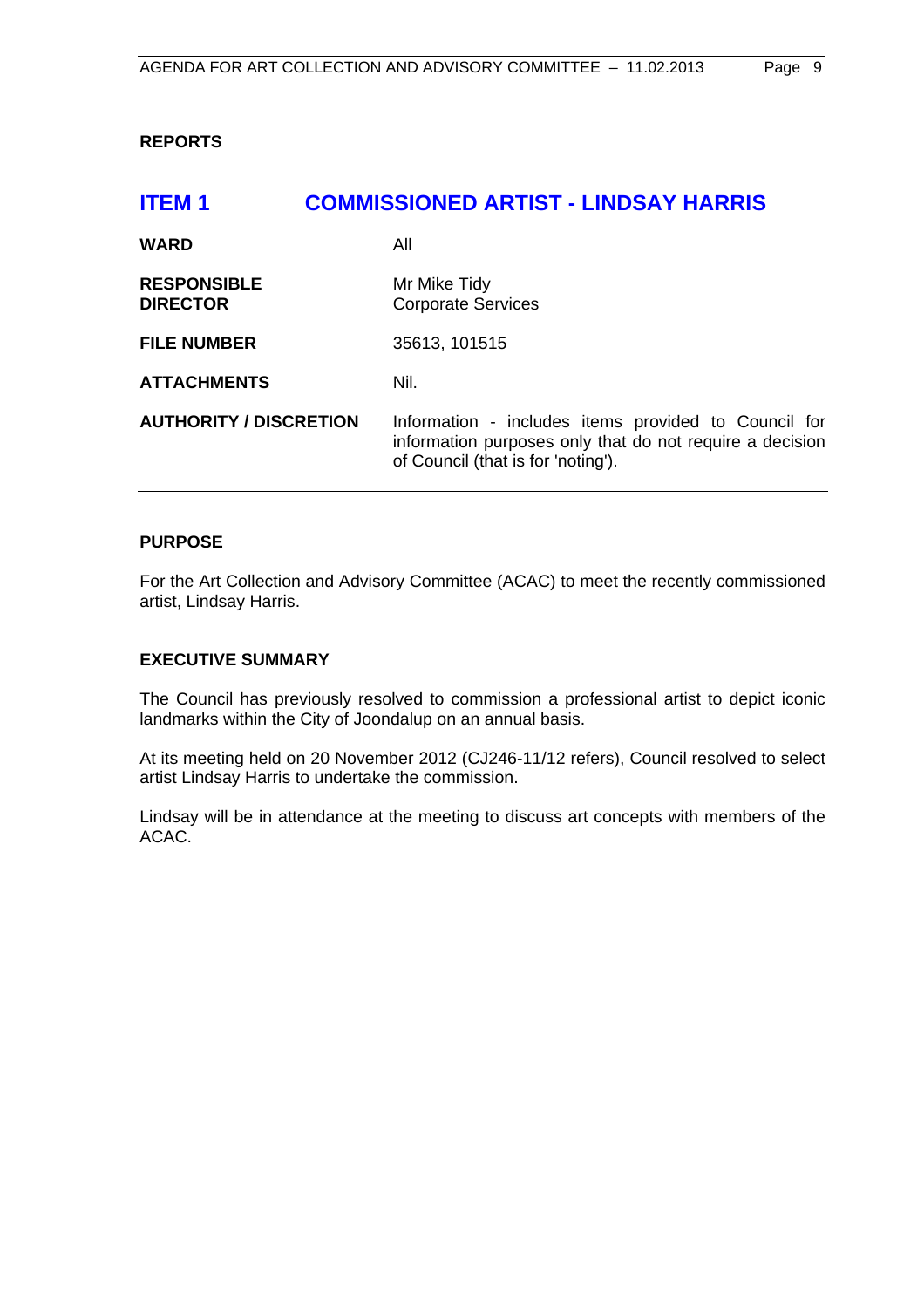## <span id="page-9-0"></span>**ITEM 2 ART COLLECTION AND ADVISORY COMMITTEE - MEETING PROPOSAL – 6 JUNE 2013**

| <b>WARD</b>                           | All                                                                                                                                                                                                 |
|---------------------------------------|-----------------------------------------------------------------------------------------------------------------------------------------------------------------------------------------------------|
| <b>RESPONSIBLE</b><br><b>DIRECTOR</b> | Mr Jamie Parry<br>Governance and Strategy                                                                                                                                                           |
| <b>FILE NUMBER</b>                    | 35613, 101515                                                                                                                                                                                       |
| <b>ATTACHMENT</b>                     | Nil.                                                                                                                                                                                                |
| <b>AUTHORITY / DISCRETION</b>         | Executive - The substantial direction setting<br>and<br>oversight role of Council, such as adopting plans and<br>reports, accepting tenders, directing operations, setting<br>and amending budgets. |

## **PURPOSE**

For the Art Collection and Advisory Committee to consider convening a committee meeting on Thursday, 6 June 2013.

#### **EXECUTIVE SUMMARY**

In order to view the entries and determine any possible purchases from the Community Art Exhibition, it is suggested that a meeting of the Art Collection and Advisory Committee be convened on Thursday, 6 June 2013 at 6.30pm in Conference Room 1. A tour of the art work/exhibition will be held at 5.30pm prior to the commencement of the committee meeting at the Lakeside Joondalup Shopping City.

*It is recommended that the Art Collection and Advisory Committee CONVENES a committee meeting on Thursday, 6 June 2013 at 6.30pm, in Conference Room 1.* 

## **BACKGROUND**

At its meeting held on 15 April 2008 (CJ052-04/08 refers), Council formed the Art Collection and Advisory Committee with the following objectives:

- Approve art acquisitions within the available adopted budget funds.
- Develop and maintain a visual art collection of significance and repute that reflects the cultural aspirations of the City of Joondalup and its expressed goals and policies.
- Build an art collection of appreciating financial value, which constitutes a sound investment for the City.
- Collect works of visual art of demonstrable excellence by artists of significance, Consistent with the perceived developments in West Australian contemporary art.
- Collect and commission selectively works of art which enhance the existing Collection and which foster an understanding, enjoyment and appreciation of the visual arts among the broader community and members of the general public.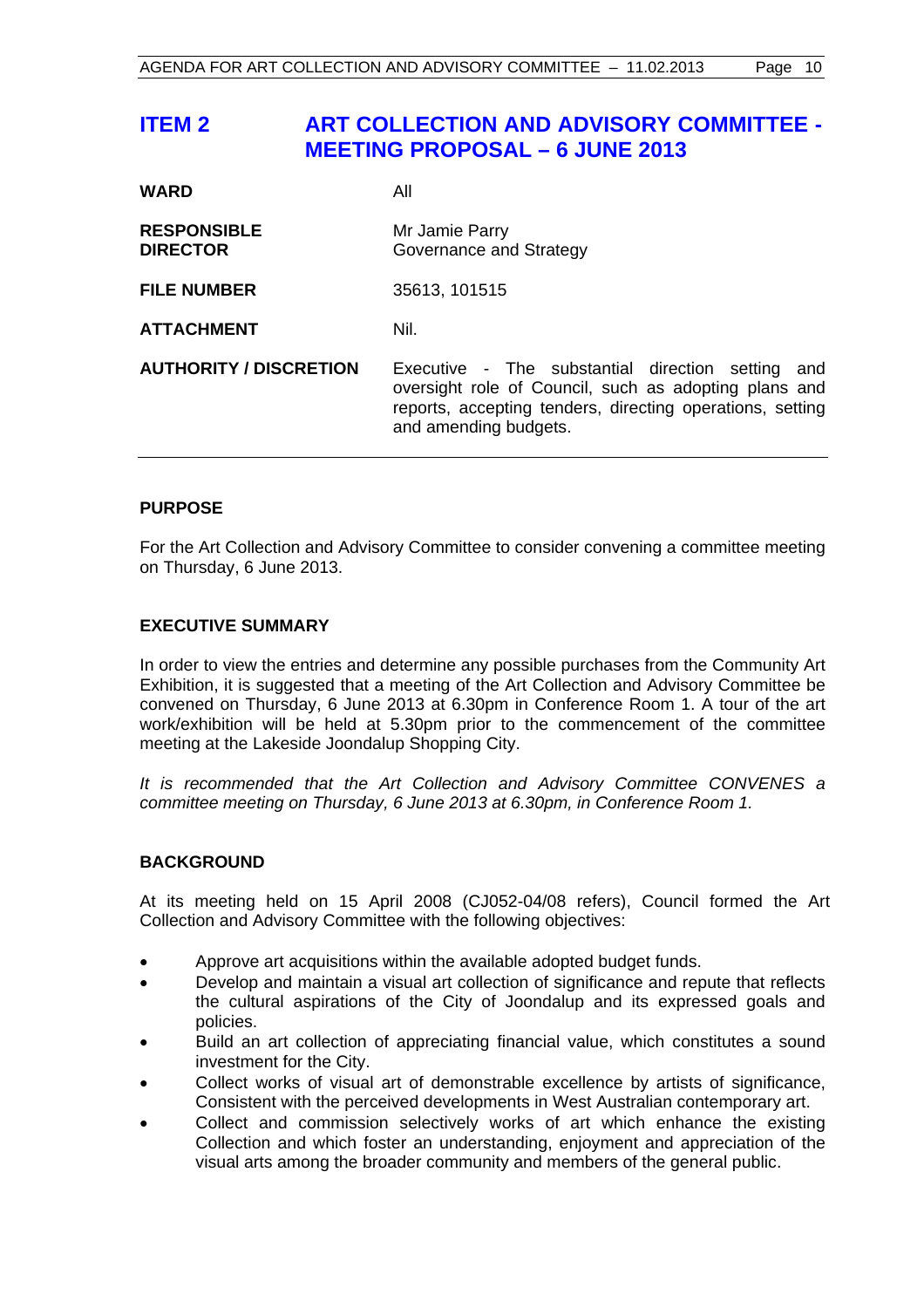- Review the criteria established to determine the award winners.
- Perform an oversight role in relation to the strategic direction of the City's Community Art Exhibition and Invitational Art Award.

The Committee has been granted delegated authority to approve acquisitions for artworks from available adopted budget funds. The Chief Executive Officer also has delegated authority to approve artworks that do not exceed an amount of \$15,000.

## **DETAILS**

It is suggested that a meeting of the Art Collection and Advisory Committee be convened on Thursday, 6 June 2013 at 6.30pm in Conference Room 1 in order to view the entries and determine any possible purchases from the Community Art Exhibition.

The reason to hold the meeting prior to the opening of the Community Art Exhibition is to allow the City the first opportunity to purchase artwork prior to viewing by the general public.

#### **Issues and options considered**

The Art Collection and Advisory Committee can either:

- convene a meeting as recommended
- convene a meeting on an alternative date or
- not convene a meeting and allow the Chief Executive Officer to exercise delegated authority for any purchases.

#### **Legislation / Strategic Community Plan / policy implications**

| Legislation | Local Government Act 1995                          |
|-------------|----------------------------------------------------|
|             | Local Government (Administration) Regulations 1996 |
|             | <b>Standing Orders Local Law 2005</b>              |

#### **Strategic Community Plan**

- **Key theme** Governance and leadership.
- **Objective** Corporate capacity.

**Strategic initiative Mot applicable.** 

**Policy** Not applicable.

## **Risk management considerations**

Not applicable.

#### **Financial/budget implications**

Not applicable.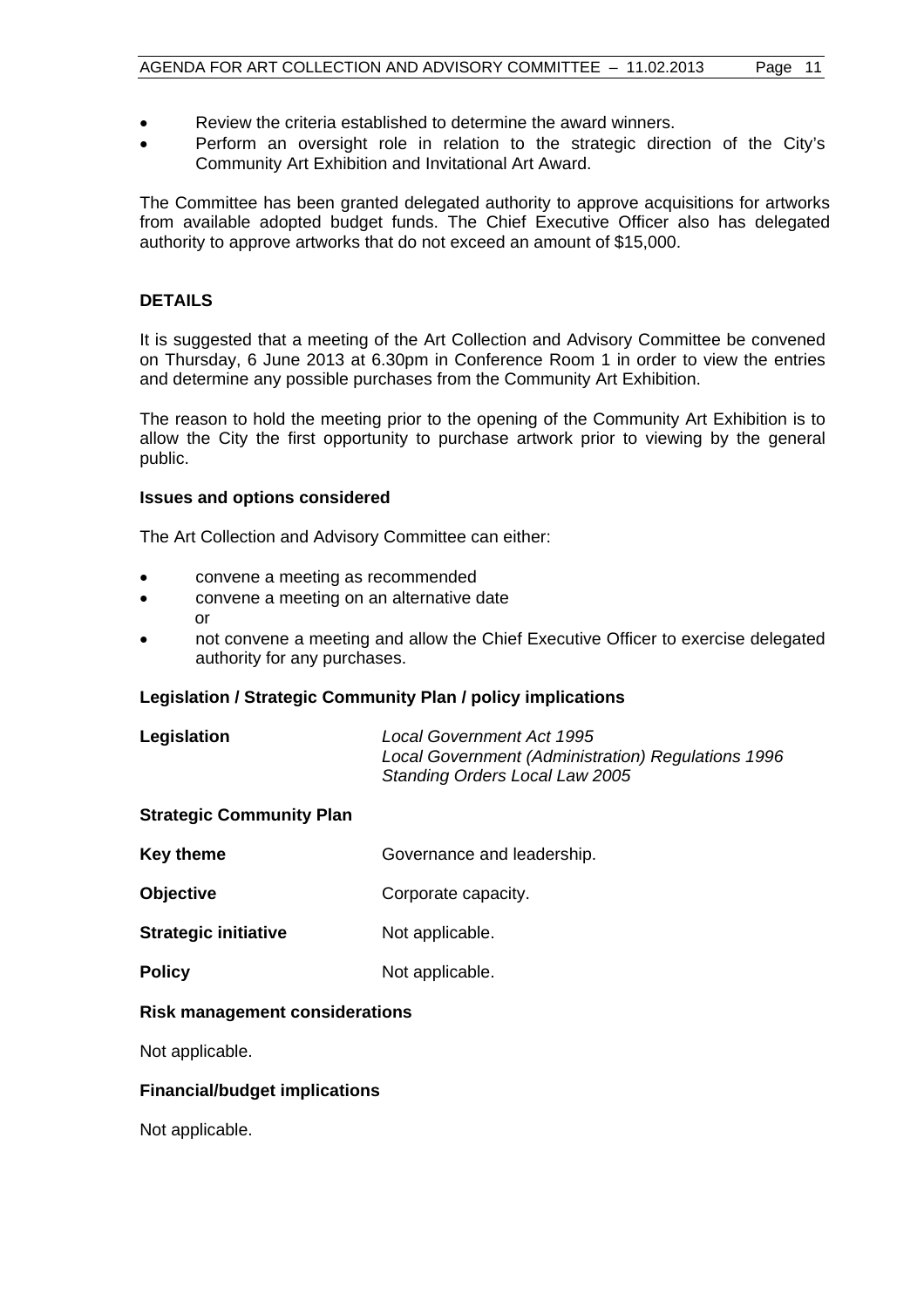## **Regional significance**

Not applicable.

## **Sustainability implications**

Not applicable.

### **Consultation**

Not applicable.

## **COMMENT**

As the Art Collection and Advisory Committee has delegated authority, meeting dates and times will be advertised in accordance with the *Local Government Act 1995*.

## **VOTING REQUIREMENTS**

Simple Majority.

## **RECOMMENDATION**

**That the Art Collection and Advisory Committee CONVENES a committee meeting on Thursday, 6 June 2013 at 6.30pm, in Conference Room 1.**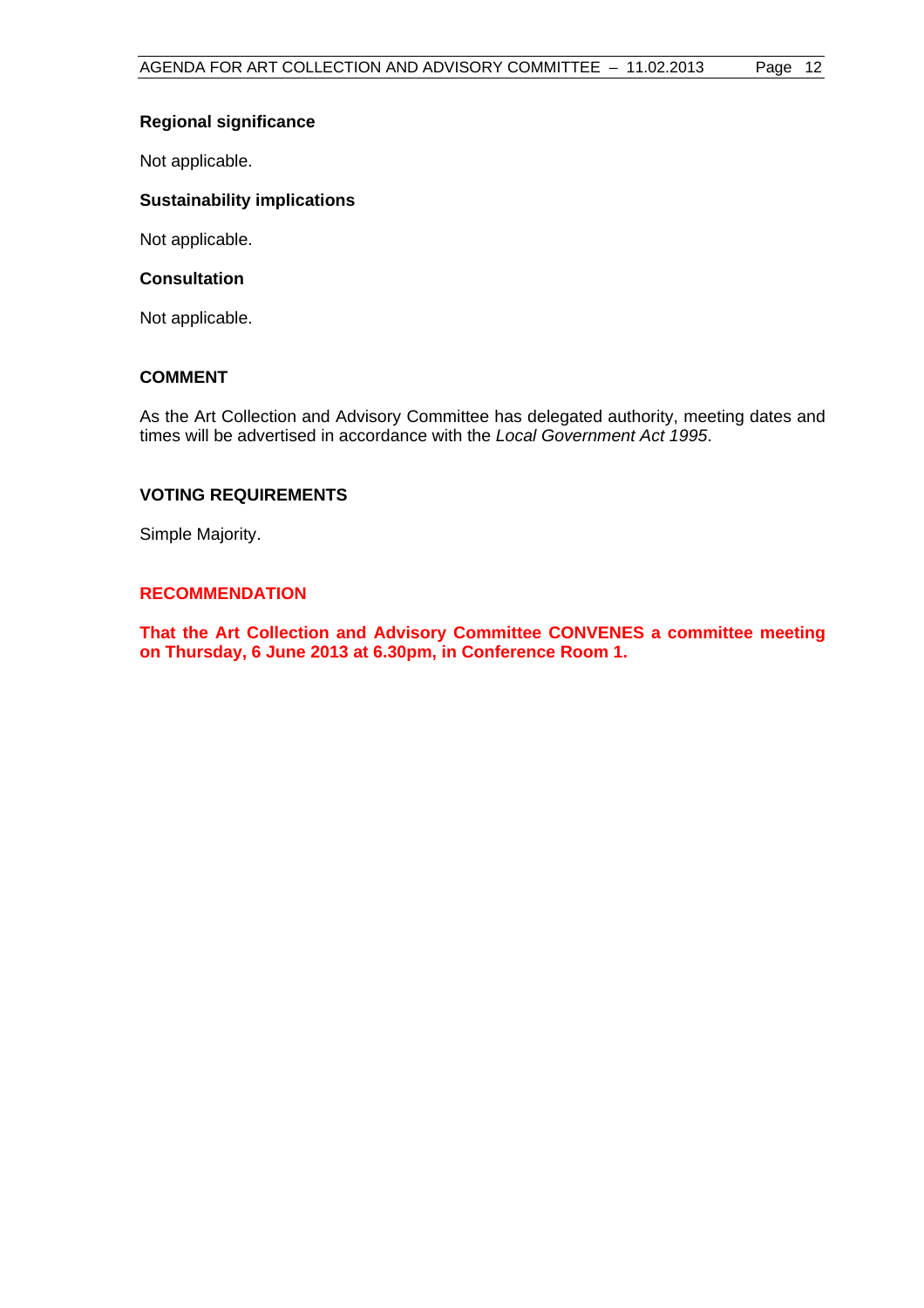## <span id="page-12-0"></span>**ITEM 3 DISPLAY OF VIDEO BASED ARTWORK**

| <b>WARD</b>                           | All                                                                                                                                                    |
|---------------------------------------|--------------------------------------------------------------------------------------------------------------------------------------------------------|
| <b>RESPONSIBLE</b><br><b>DIRECTOR</b> | Mr Mike Tidy<br><b>Corporate Services</b>                                                                                                              |
| <b>FILE NUMBER</b>                    | 35613, 101515                                                                                                                                          |
| <b>ATTACHMENT</b>                     | Nil.                                                                                                                                                   |
| <b>AUTHORITY / DISCRETION</b>         | Information - includes items provided to Council for<br>information purposes only that do not require a decision<br>of Council (that is for 'noting'). |

## **PURPOSE**

For the Art Collection Advisory Committee (ACAC) to be informed of display options for video based artwork.

## **EXECUTIVE SUMMARY**

Video based artwork has practical considerations that require forethought in the areas of display and preservation ahead of any acquisition for the City of Joondalup Art Collection. It is recommended if the video based artwork meets the essential acquisition criteria, it is considered by the ACAC for future inclusion in the City's Art Collection.

## **BACKGROUND**

The City of Joondalup's Art Collection comprises over 200 artworks, with a primary focus on the work of Western Australian contemporary artists, and a secondary focus on works of local content and context. Artworks are displayed within a variety of locations in the City's buildings, including Council Chambers, Administration Building, libraries and leisure centres. The 2011 valuation saw the Art Collection valued at \$465,940.

Artworks span a wide range of media. Over half of the collection consists of paintings, with the remainder of the collection comprised of sculpture, drawings, installation art, ceramics, print works, photographs, textiles and one glasswork. To date, the City has no video based works in its collection.

The art collection is professionally managed and has a budget dedicated to the management, conservation, rotation, documentation and valuation of the collection. Artworks are acquired in keeping with the essential acquisition criteria, which highlights issues of practicality of display and conservation.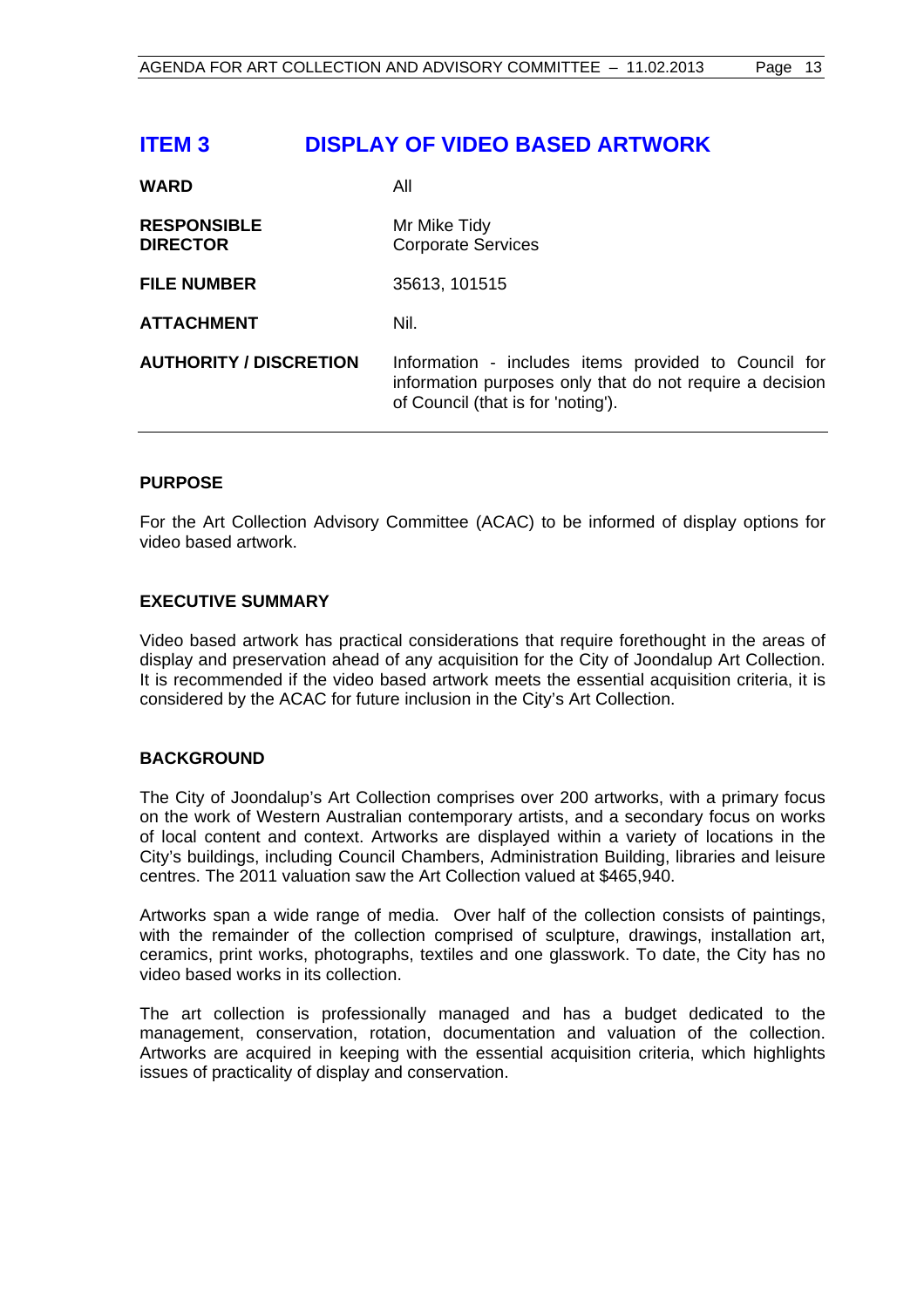## **DETAILS**

#### Video Based Artwork

In the 1960s the first portable video recorder became available, making it possible to record more directly, cheaply and easily than film. Video tape was the most commonly used method to store video art, although, prior to this artists had already been working on film. Video art has been a mainstream medium used by artists since the 1980s. The Invitation Art Award has seen a peak in submissions of video work over the past four years.

Video based artwork has been acquired by collections around the world for decades, the earliest most notably being the video work of Andy Warhol from the 1960s. Surrealist films have been collected by institutions since the 1920s. The Murdoch University Art Collection has acquired two video/filmic works, notably in 2012 'Gymnasium' by Tarryn Gill & Pilar Mata Dupont (award winning Western Australian artists who have regularly exhibited in the Invitation Art Award). Although video art and filmic art are different artistic styles, they have very similar display and conservation requirements.

With advancements in technology, video art is now also stored on hard drive, CD-ROM, DVD, solid state, portable device 'apps' and in the Cloud.

#### Options for Display of Video Based Artwork

There are numerous methods to display video based artwork.

The artist in creating their artwork would consider these display factors:

- Size and scale of the work for example a large projection, or a small screen based work.
- Lighting requirements for example darkened room to a screen suitable in full sunlight.
- Audio used in the video artwork for example audio running constantly, no audio or headphones.
- Mode of delivery for example a hard drive connected to a projector, DVD shown on a TV screen to a streaming on the internet/ through an app.

It is likely that the artist would have a 'best' method for display of their work, but may also have a few alternative display options that they are comfortable with. Contractual copyright, moral right and display guidelines would be agreed upon with the artist to gain clarity on these display options prior to making an acquisition recommendation.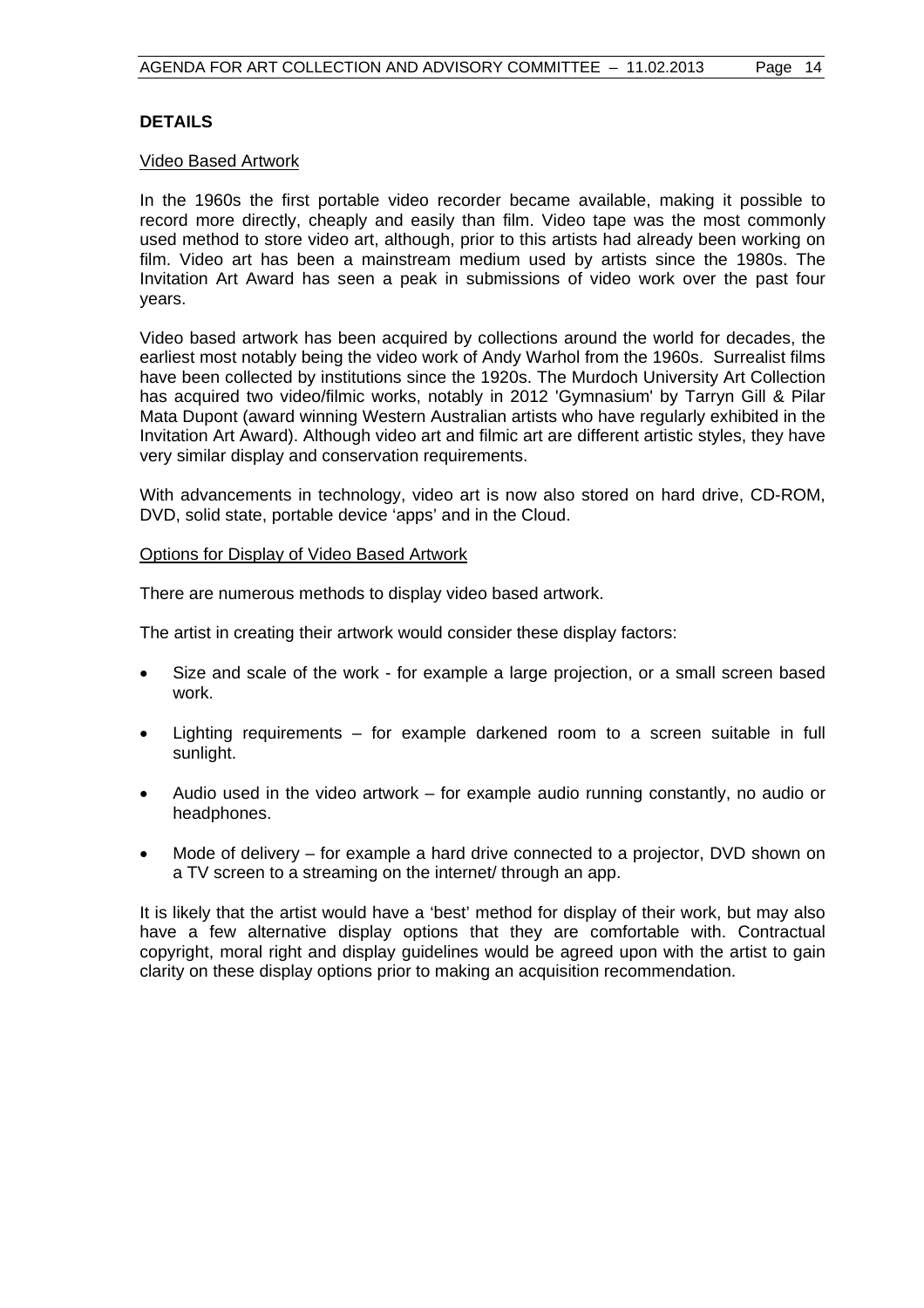If the City acquired a video (or film) based artwork, the following display options would be possible:

Projection screen:

- Short term projection of artwork could occur in multiple locations. On artist's approval, work could be screened at the festival, onto City buildings, back projected onto a screen in the evening in the Joondalup Library.
- It should be noted that longer term projection may not be an appropriate option until the new cultural facility is built as controlled lighting may be required.

#### TV screen:

- A dedicated TV screen could be purchased using the Art Collection management budget and installed in one of the City's buildings, much like the customer services TV screens.
- A portable TV screen with a safe and discrete base could be constructed to enable rotation of the video work in various City buildings.

#### Internet:

 The artwork could be screened on the internet as a feature of the Art Collection (subject to contractual agreement).

Wall mounted portable device with a built in screen:

- A wall mounted box could be built around a device such as an iPad/tablet or small DVD display, screening the artwork on continual loop (with options for the work to be on a timer).
- This would be an ideal delivery mode for small scale video/filmic works.

#### Maintenance of Video Based Artwork

Conservation and preservation of video and electronic works require forethought and clear contractual guidelines with the artist. It is important to note that video based artwork to a degree is electronic and ephemeral and can be easily transferred onto other storage devices.

Established maintenance programs of artwork are set in place and video based artwork can be assessed annually, along with the rest of the collection, isolating future conservation needs of the work.

Superseding technology, for example, floppy discs no longer being readily used as a storage device, can be managed by transferring the data onto an alternative storage device.

An upgrading of technology, for example portable DVD players making way for iPads/tablets, can be addressed in the Art Collection management budget as a display requirement. It would be anticipated that upgrading of display technology is only required due to wear and tear.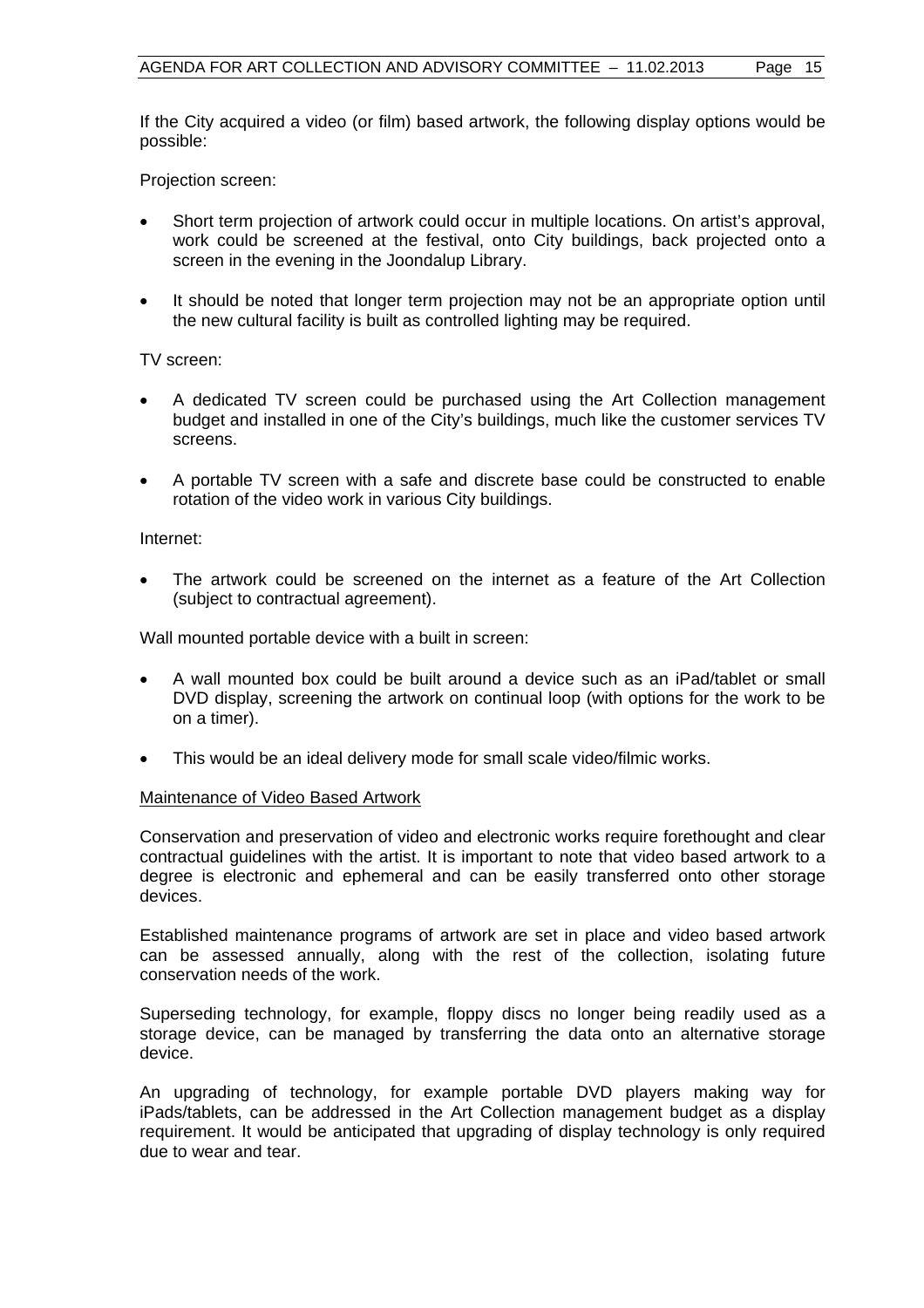Back-up copies of the video artwork can be made and safely stored in the City.

#### Editioning of Artwork

An editioned artwork, also known as a limited edition, is an artwork with a fixed number of impressions produced on the understanding that no further impressions (copies) will be produced later. Editioned artworks are commonplace in printmaking, photography and video work. The number of editions is commonly capped from three to five for video and photographic artwork, and to 20 for printmaking. The smaller the limited number of editions ensures the work retains a higher value. If a major collecting institution purchases one of the editions, the value of the work can go up significantly, increasing the purchase price.

It is important to note that an edition is not a reproduction of an existing artwork, like a poster of a famous artwork. An editioned artwork is an original artwork, where multiple predetermined copies are made using the same process.

#### **Issues and options considered**

It is recognised that not all video based artwork would be a suitable acquisition to add to the City's Art collection. Considerable discussion would need to take place between the City and the artist to determine the optimum and practical display options prior to being put forward as a potential acquisition to the ACAC. As video based work often may not come with a dedicated screen, projector or device, available funds from the Collection Management budget would need to be factored in to assist with display.

#### **Legislation / Strategic Community Plan / policy implications**

#### **Strategic Community Plan**

| <b>Key Theme</b>                      | Community Wellbeing.                                                                             |
|---------------------------------------|--------------------------------------------------------------------------------------------------|
| <b>Objective</b>                      | Cultural development.                                                                            |
| <b>Strategic initiatives</b>          | Invest in publicly accessible visual art that will present a<br>culturally-enriched environment. |
|                                       | Promote local opportunities for arts development.                                                |
| <b>Policy</b>                         | The City's Art and Memorabilia Collection Policy.                                                |
| <b>Risk management considerations</b> |                                                                                                  |
| Not applicable.                       |                                                                                                  |
| <b>Financial/budget implications</b>  |                                                                                                  |
| Not applicable.                       |                                                                                                  |

#### **Regional significance**

Not applicable.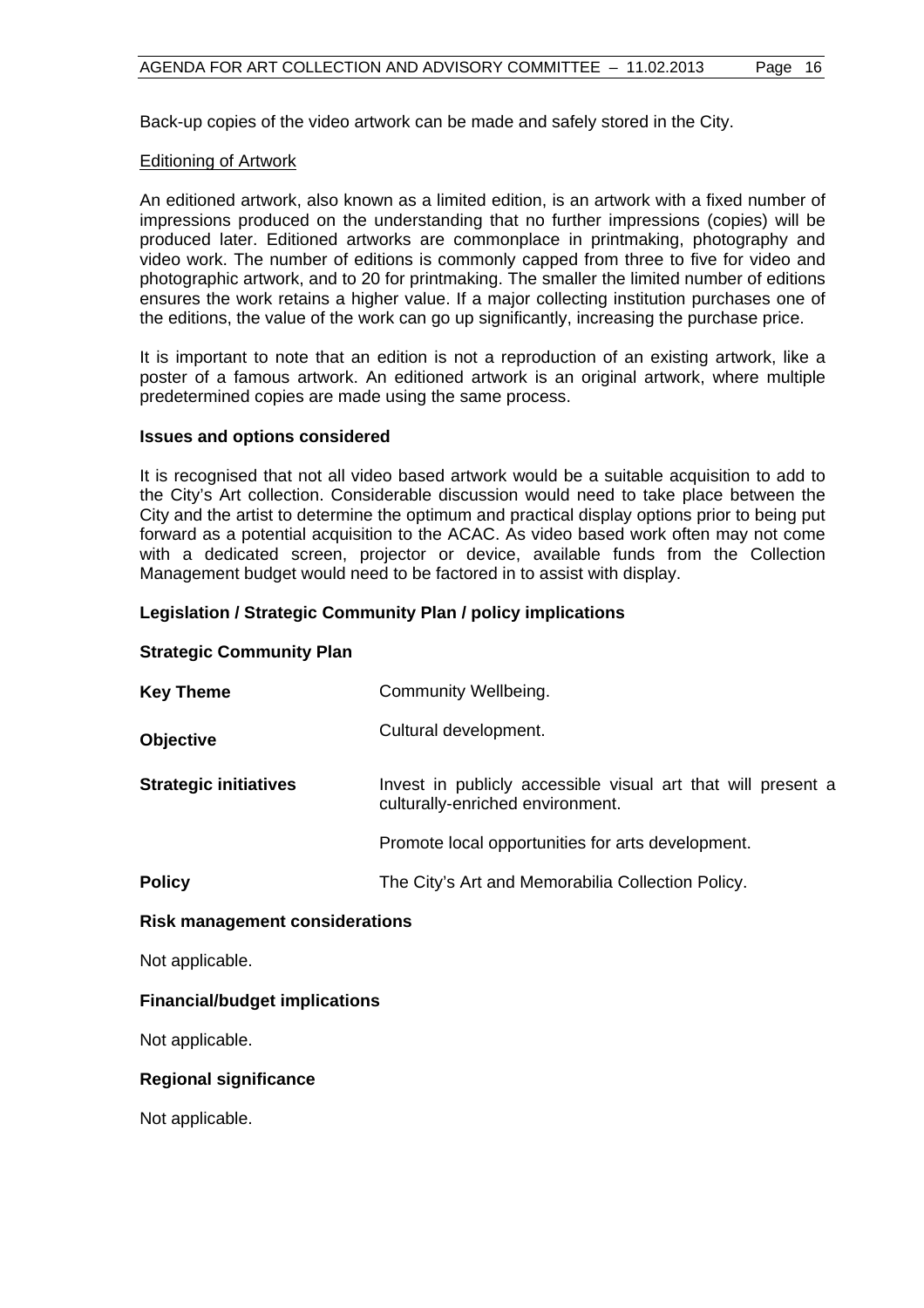### **Sustainability implications**

Not applicable.

#### **Consultation**

Not applicable.

## **COMMENT**

The acquisition of a video based artwork would undergo rigorous consideration in line with the essential acquisition criteria, notably appropriate locations for display of the work and ability to maintain the artwork, prior to being recommended to the Art Collection Advisory Committee.

## **VOTING REQUIREMENTS**

Simple Majority.

#### **RECOMMENDATION**

**The Art Collection and Advisory Committee NOTES the City's ability to practically maintain and display suitable video based artworks, as part of the City's Art Collection, following the guidelines of the essential acquisition criteria.**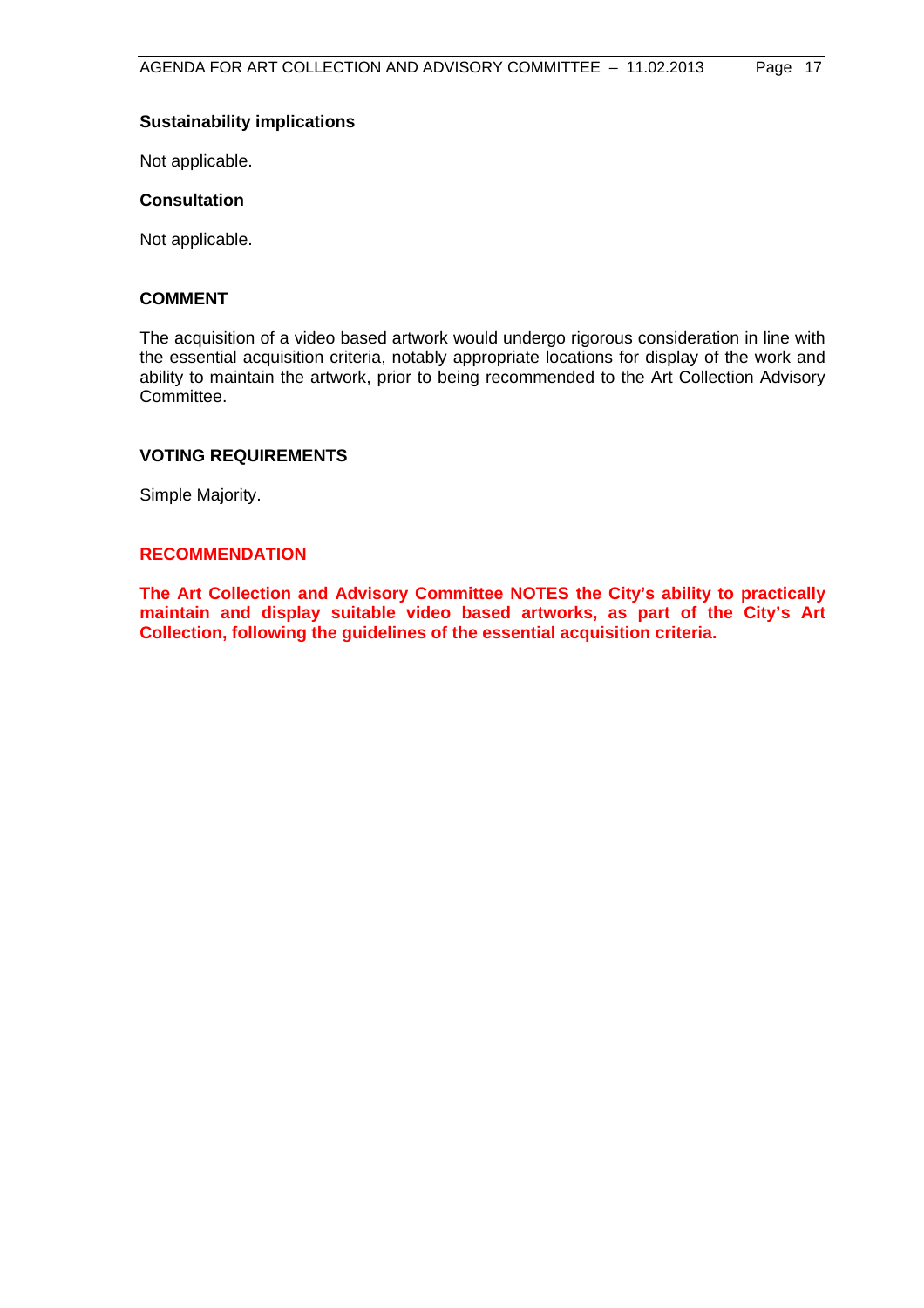## <span id="page-17-0"></span>**ITEM 4 'INSIDE OUT BILLBOARD PROJECT' - PUBLIC ART FOR CITY OF JOONDALUP**

| <b>WARD</b>                           | All                                                                                                                                                                                                 |  |
|---------------------------------------|-----------------------------------------------------------------------------------------------------------------------------------------------------------------------------------------------------|--|
| <b>RESPONSIBLE</b><br><b>DIRECTOR</b> | Mr Mike Tidy<br><b>Corporate Services</b>                                                                                                                                                           |  |
| <b>FILE NUMBER</b>                    | 35613, 101515                                                                                                                                                                                       |  |
| <b>ATTACHMENTS</b>                    | Attachment 1<br><b>Examples of Similar Billboard Project</b><br><b>Possible/Locations for Billboard Project</b><br>Attachment 2<br>Recommended structure for Billboard<br>Attachment 3              |  |
| <b>AUTHORITY / DISCRETION</b>         | Executive - The substantial direction setting<br>and<br>oversight role of Council, such as adopting plans and<br>reports, accepting tenders, directing operations, setting<br>and amending budgets. |  |

## **PURPOSE**

For Council to be provided with further information for the proposed 'Inside Out Billboard Project' for the City Centre, Joondalup, including alternative sites within the City of Joondalup.

## **EXECUTIVE SUMMARY**

This report provides information regarding the proposal to install an 'Inside Out Billboard' within the City of Joondalup. If agreement is for the project to proceed, it is suggested that it be located in the City Centre and proposed for consideration in the 2013-14 budget for the commission of Public Art. It is expected to be completed within a timeframe of 12 months from approval.

#### **BACKGROUND**

At its meeting held on 20 November 2012 (CJ248-11/12 refers) Council resolved in part:

- "1 *REJECTS the proposed Billboard Art Project being located at site 1 on Central Walk and Boas Avenue, Joondalup as shown on Attachment 2 to Report CJ248-11/12; and*
- *2 REQUESTS the Art Collection and Advisory Committee to consider an alternative location for the proposed Billboard Art Project."*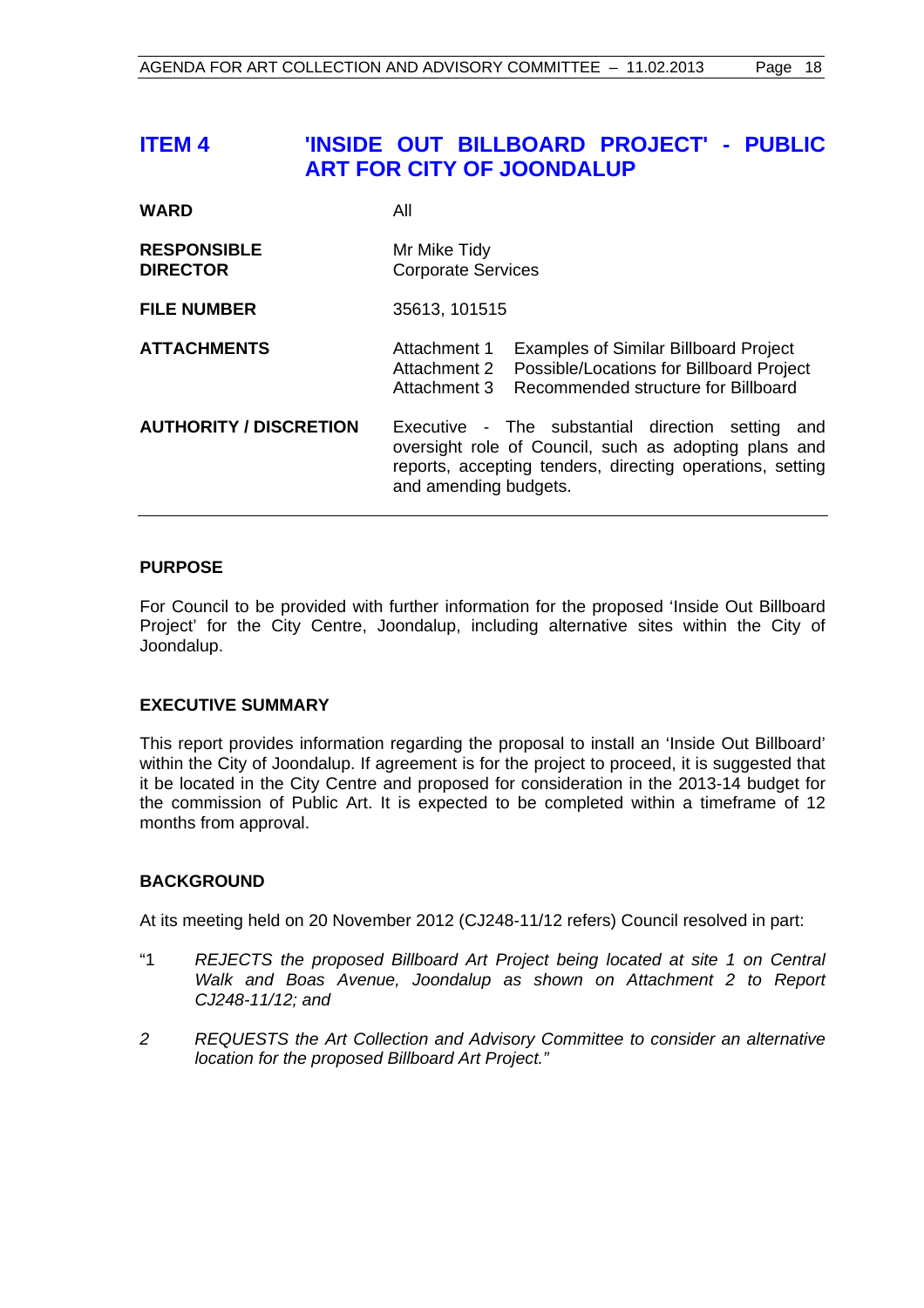## **DETAILS**

#### **Issues and options considered**

The proposed 'Inside Out Billboard Project' involves an initial installation of a 6m x 3m commercial billboard that will be dedicated to displaying contemporary art. It is intended as an outside gallery in the public domain and will be one-sided. The proposed structure will be a purpose built billboard to meet the specific needs of the City and the selected size as per Attachment 3.

This style of public art has been successfully implemented in other cities across the United States and United Kingdom (Attachment 1 refers). The practice has resulted in increased tourism, the participation of high profile artists, excellent community engagement and interest, media coverage, the revitalisation of previously degraded areas and the creation of a regional landmark.

The objectives of such a project are:

- promotion of the City as a cultural destination
- accessibility and public safety of the site and work
- relevance and appropriateness of the work to the context of its site and the City of Joondalup
- contribution to community amenity and the creation of a sense of place
- articulation and celebration of the community and its diversity
- creation and enhancement of cultural tourism experiences
- animation and enrichment of public spaces and contribution to urban regeneration.
- facilitation of community cultural development
- contribution to identification of the City
- meeting high level design and aesthetic standards
- integration of contemporary art and daily life
- timeline: completion of project within the 2013-14 financial year and completion of program within each calendar year
- consideration of maintenance and durability requirements
- non-duplication of monuments commemorating the same or similar events
- use of best practice collection management.

#### **Selection of Artwork**

It is proposed that every six months a different artist would be commissioned to create a new work specifically for the 'Inside Out Billboard Project' (see table below). Options would include extending invitations to artists selected from either the Community Art Exhibition or the Community Invitation Art Award as well as local, national and international artists. It is proposed that the billboard year would begin in March (to coincide with the Joondalup Festival) and run until the end of February.

There would be no prescribed theme, but the invited artist's work would need to meet appropriate standards concerning quality and suitability for public display. It is intended that the approval be issued by the Chief Executive Officer after engagement with the members of the Art Collection and Advisory Committee (ACAC).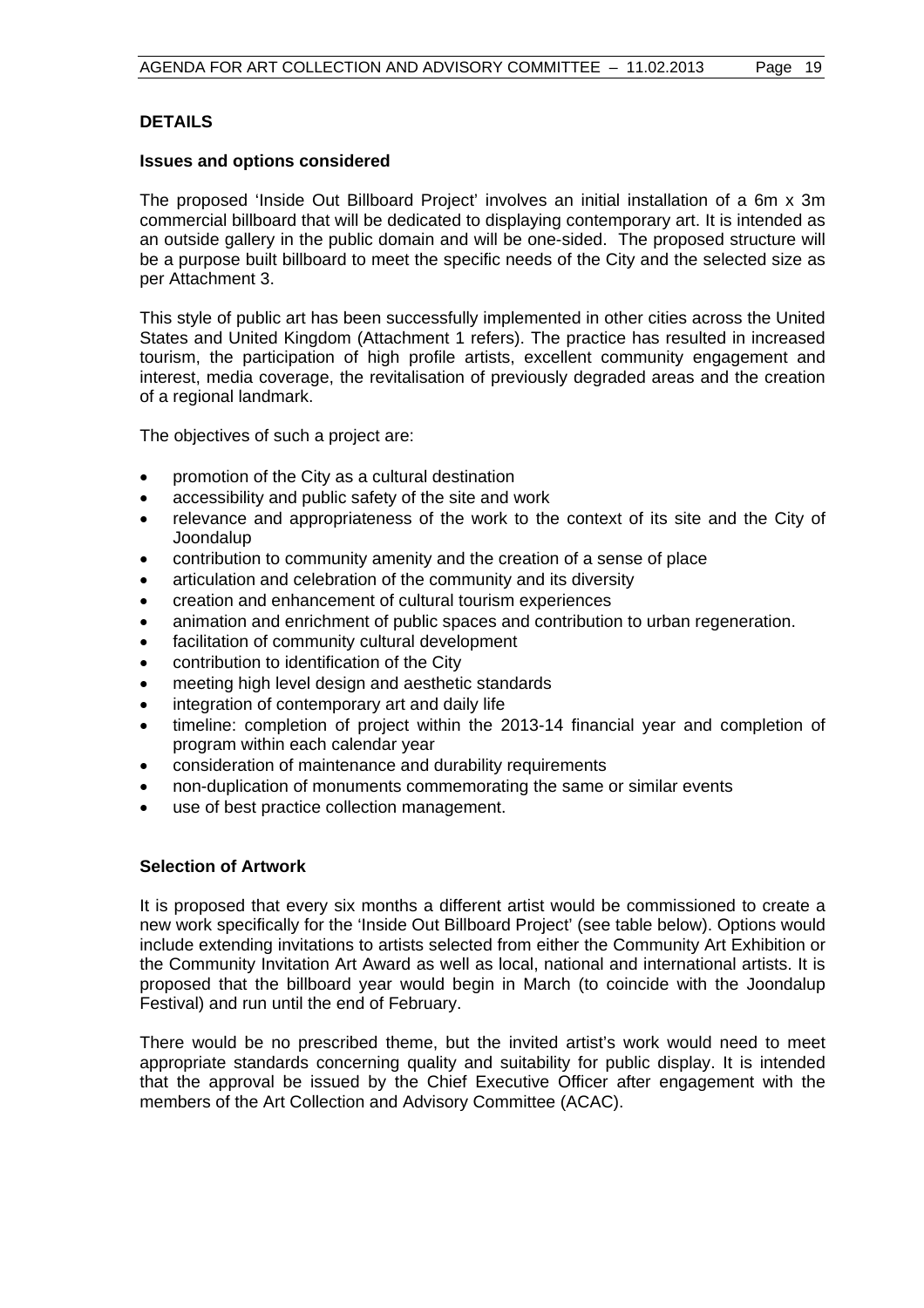To accompany each work, 20 limited edition A3 prints of the artist's image would be produced. Print number one of each commissioned series is to be retained by the City in order to enhance the City's collection and act as a record of the project.

Attachment 1 provides two examples of successful billboard art projects in other cities and displays the possibilities of the project within the project budget.

### **Location**

It would be proposed to install the 'Inside Out Billboard' within the Joondalup City Centre.

In selecting a preferred location, consideration was given to the need to be highly visible to the public, while having minimal impact on local residents. Locations will also allow passing traffic to engage with the work without it being too intrusive on the landscape, road traffic and surroundings.

For each alternative site proposed in the City Centre there are comments from a brief investigation to ascertain suitability of each City Centre location. The comments are mainly in reference to ownership of land and installation restrictions.

See Attachment 2 - Proposed Location for Billboard Project.

The following advantages and disadvantages apply to the 'Inside Out Billboard Project':

| <b>Advantages</b>                                                                                                                                      | <b>Disadvantages</b>                                                                                       |
|--------------------------------------------------------------------------------------------------------------------------------------------------------|------------------------------------------------------------------------------------------------------------|
| The proposal is for a statuesque work,<br>which would be highly visible from<br>around the City Centre.                                                | As a result of the size and scale of the<br>structure, it may impact on the amenity of the<br>City Centre. |
| The project would initiate a recurring<br>attendance to the City Centre and may<br>assist in space activation.                                         | The structure might attract vandalism and<br>graffiti.                                                     |
| In addition to its aesthetic qualities the<br>project is also designed to constantly<br>change, thereby adding life and variety to<br>the City Centre. | The artwork would have ongoing annual<br>expenses.                                                         |
| This project could be opened to a range<br>artists, from emerging to well-<br>of<br>respected at both a national<br>and<br>international level.        |                                                                                                            |
| The commission of the<br>work<br>would<br>constitute<br>valuable<br>a<br>and<br>sound<br>investment for the City's Public Art<br>Collection.           |                                                                                                            |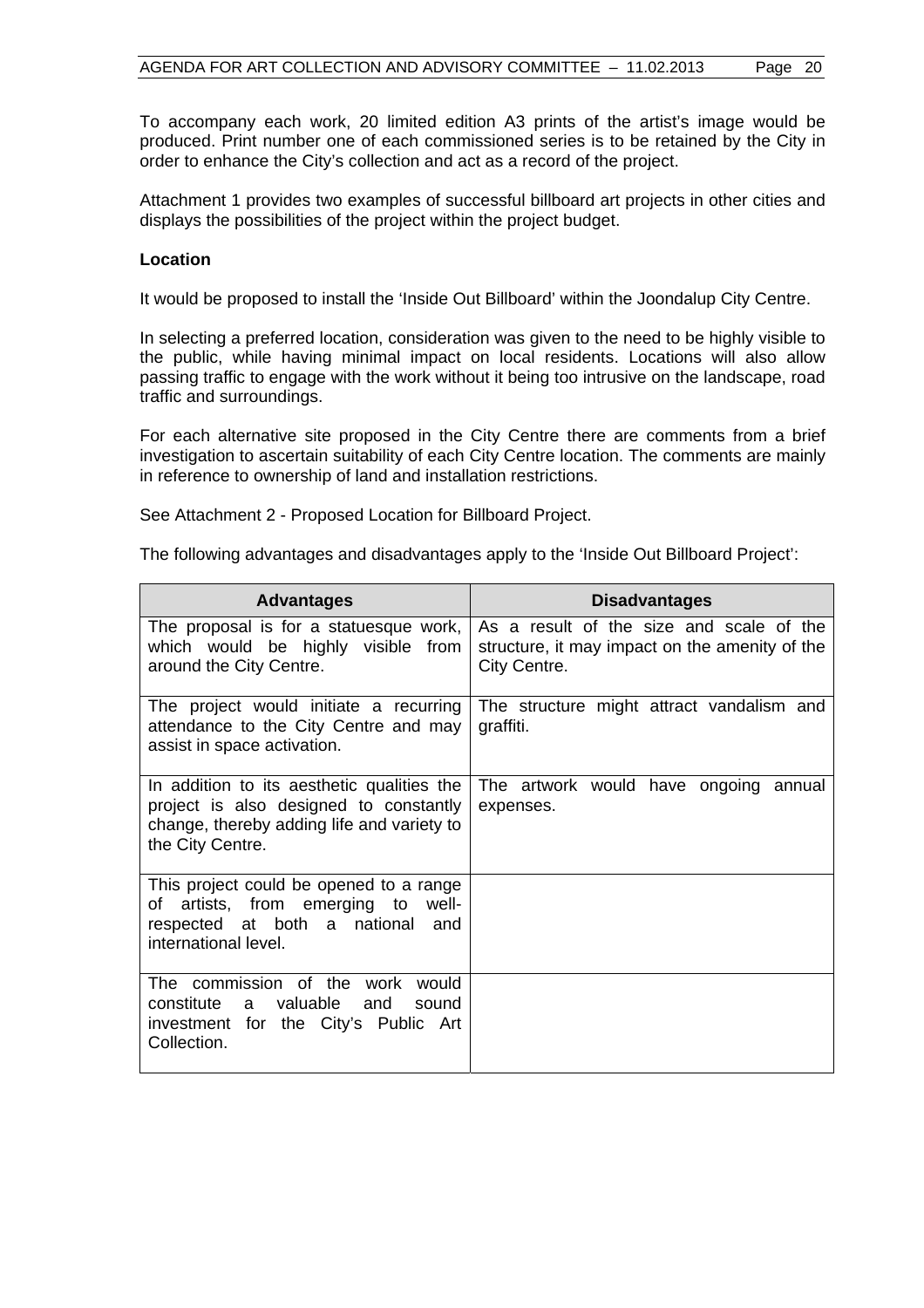#### **Timeline**

| Design specifications finalised for billboard structure         | One month.    |
|-----------------------------------------------------------------|---------------|
| Building and development approvals                              | Two months.   |
| Commissioning of artists                                        | Three months. |
| Development of artwork by artist                                | Two months.   |
| Design approval from Chief Executive Officer                    | Two months.   |
| Manufacture and installation of billboard including Two months. |               |
| artwork                                                         |               |
| <b>Total installation time (approx)</b>                         | 12 months     |

#### **Legislation / Strategic Community Plan / policy implications**

**Legislation As the construction and installation of the 'Inside Out** Billboard' will be undertaken by the City, it would therefore be regarded as a 'public work' and no planning approval would be required. Section 6 (3) of the *Planning and Development Act 2005* requires the responsible authority to be consulted with at the time the public work is being formulated.

> The structure would be classified as a class 10b within the *Building Code of Australia* and would require a building permit as required by the *Building Act 2011.* The structure may also require a Structural Engineer Certificate.

#### **Strategic Community Plan**

| <b>Key theme</b> | <b>Community Wellbeing.</b> |
|------------------|-----------------------------|
|------------------|-----------------------------|

- **Objective Cultural development.**
- **Strategic initiative Invest** in publicly available visual art that will present a culturally-enriched environment.
- **Policy The City's Art and Memorabilia Collection Policy.**

#### **Risk management considerations**

All works considered would need to meet stringent public safety criteria.

#### **Financial/budget implications**

| <b>TOTAL for first instalment</b>                                                                  | \$24,500 |
|----------------------------------------------------------------------------------------------------|----------|
| Artist fee                                                                                         | \$3,000  |
| (Covered in cost of structure above)<br>Printing of 20 limited edition A3 prints                   | \$1,500  |
| Printing and installation of artwork                                                               | N/C      |
| Artist installation:                                                                               |          |
| Initial cost of development and installation of structure<br>(including printing of first artwork) | \$20,000 |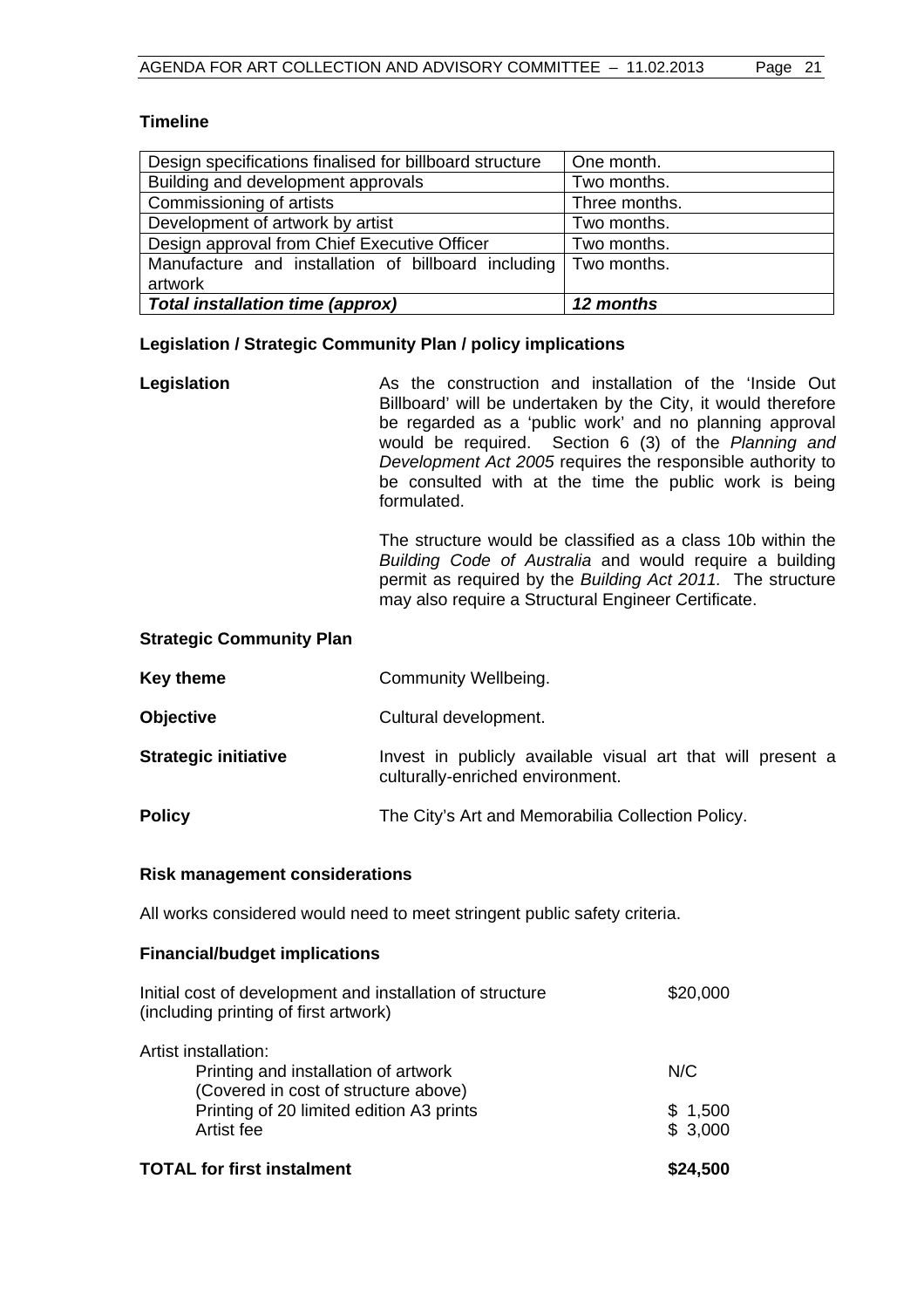| Each installation thereafter:<br>Change of artwork (printing and installation)<br>Printing of 20 limited edition A3 prints<br>Artist fee |                     | \$3,000<br>\$1,500<br>\$3,000 |
|------------------------------------------------------------------------------------------------------------------------------------------|---------------------|-------------------------------|
| TOTAL for each installation thereafter                                                                                                   |                     | \$7,500                       |
| Ongoing annual expenses – for a lifespan of five years                                                                                   |                     |                               |
| Change artwork: every three months<br>(Including printing and installation)                                                              | $($3,000 \times 2)$ | \$6,000                       |
| Printing of limited edition A3 prints                                                                                                    | $($1,500 \times 2)$ | \$3,000                       |
| Artist fees                                                                                                                              | $($3,000 \times 2)$ | \$6,000                       |
| <b>TOTAL expense per annum</b>                                                                                                           |                     | \$15,000                      |

There are no funds specifically for this project this financial year. It is therefore suggested that if the project is supported that funds be listed for consideration in the 2013-14 budget. This will allow the City to undertake the preliminary works (community consultation) this financial year.

| Account no.               | thc      |
|---------------------------|----------|
| <b>Budget Item</b>        | thc      |
| <b>Budget amount</b>      | \$24,500 |
| Amount spent to date      | \$0      |
| <b>Proposed cost</b>      | \$24,500 |
| <b>Balance</b>            | \$0      |
| <b>Annual maintenance</b> | \$15,000 |

All figures quoted in this report are exclusive of GST.

#### **Regional significance**

The City's art collection, including its public art, archives and memorabilia, plays an important part in shaping and developing a sense of community.

The on-going provision of an accessible and high calibre art collection is integral to the cultural development and vibrancy of the City of Joondalup region and to best practice standards for the development of the visual arts in local government.

#### **Sustainability implications**

The installation of public artworks has positive social sustainability implications. Public artworks physically enrich a locality and provide a catalyst for public discussion about current social, economic and environmental issues. Public artworks strengthen the public realm by creating points of interest, animating spaces and providing beauty, character and colour to places. A new public artwork will build upon the relevance of the City's public spaces for the local community and increase the value of the City's cultural resources.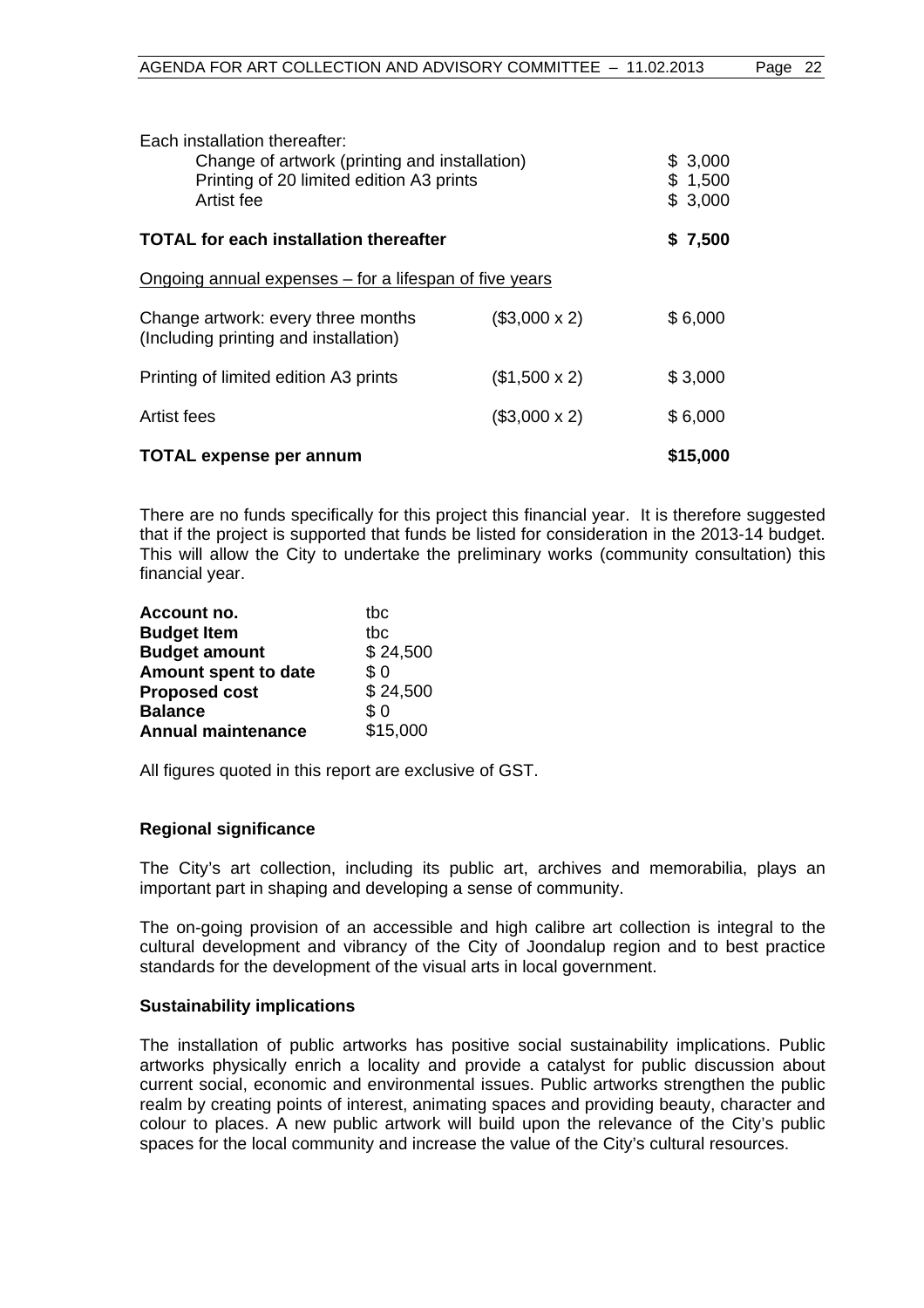#### **Consultation**

At the meeting of the ACAC held on 15 October 2012 it was agreed not to undertake any community consultation on the project.

### **COMMENT**

The 'Inside Out Billboard project' presents an opportunity for the City of Joondalup to provide an ongoing visual art display for the Joondalup community. The 'Inside Out Billboard Project' would represent a range of challenging and diverse works that could encourage the general public to re-examine their expectations and definitions of art through dialogue about the role of art in public spaces.

The selected artists would design an artwork to challenge an outdoor public site to serve as a catalyst for conversations about art and/or community issues within Joondalup and Western Australia. It would allow Joondalup to create a high professional standard and endure a cultural legacy for the City. The 'Inside Out Billboard' would aim to become a cultural destination as well as continuing to support the artistic development of regional artists and introducing international artists to the region.

With this in mind, it is proposed that the site of the new cultural facility be the site of the 'Inside Out Billboard Project' to serve as a herald for the transformation of this area in future years.

#### **VOTING REQUIREMENTS**

Simple Majority.

#### **RECOMMENDATION**

#### **That Council:**

- **1 DETERMINES its preferred site for the installation and construction of the proposed 'Inside Out Billboard Art Project';**
- **2 AGREES to list an amount of \$24,500 for consideration within the 2013-14 draft Budget and to allow for the construction of the proposed Inside Out Billboard at the site in Part 1 above;**
- **3 AGREES that the structure of the billboard be a purpose built structure to meet the specific requirements of the selected site as detailed in Part 1 above;**
- **4 AGREES that:** 
	- **4.1 Every six months a new artist will be commissioned to create a new work specifically for the Inside Out Billboard;**
	- **4.2 The Chief Executive Officer, following liaison with members of the Art Collection and Advisory Committee, approves the scheduled artwork to be displayed on the 'Inside Out Billboard'.**

#### *Appendix 1 refers*

*To access this attachment on electronic document, click here:<Attach1artagn110213.pdf>*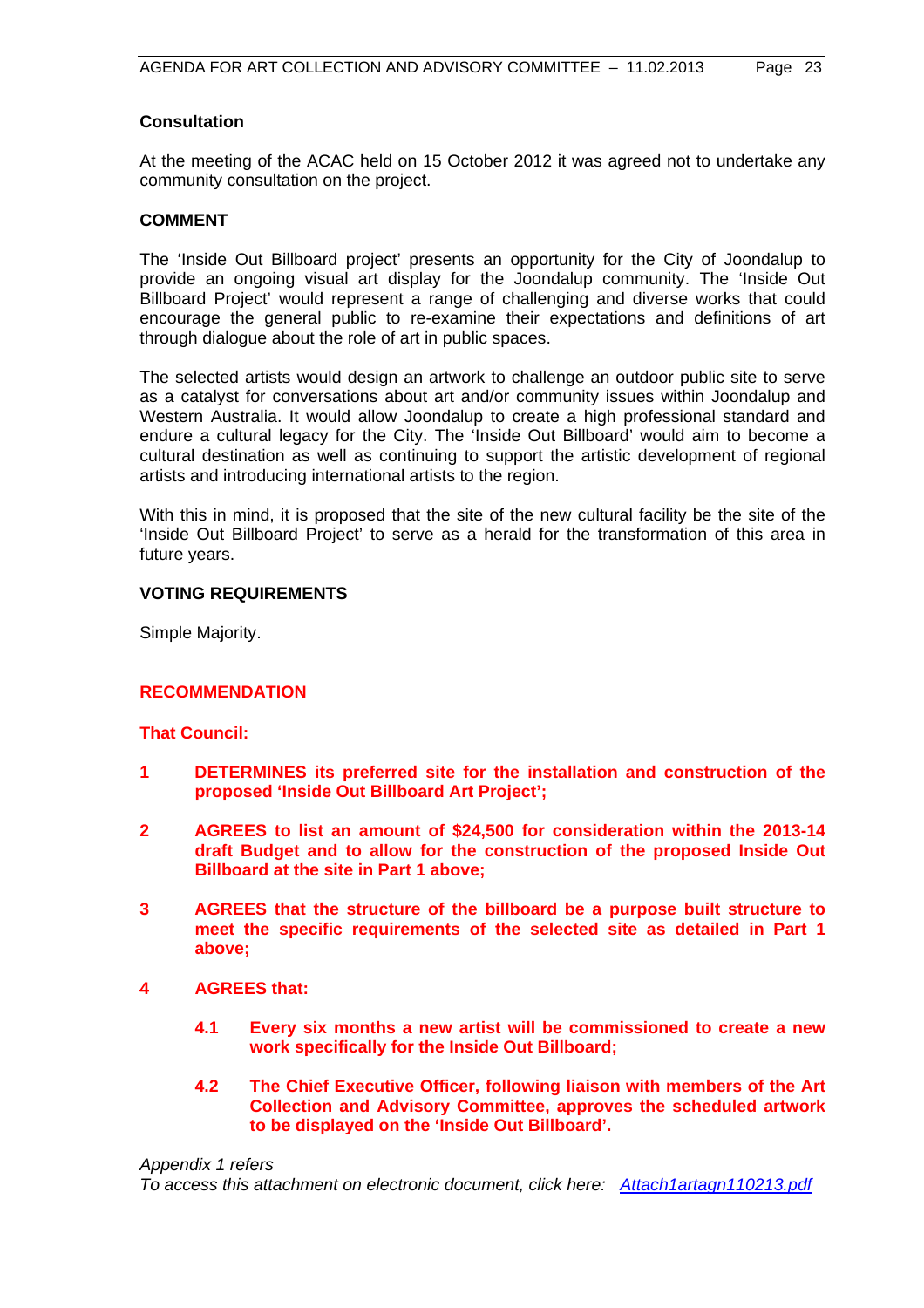## <span id="page-23-0"></span>**ITEM 5 COMMISSIONING OF ARTWORK**

| <b>WARD</b>                           | All                                                                                                                                                                                              |
|---------------------------------------|--------------------------------------------------------------------------------------------------------------------------------------------------------------------------------------------------|
| <b>RESPONSIBLE</b><br><b>DIRECTOR</b> | Mr Mike Tidy<br><b>Corporate Services</b>                                                                                                                                                        |
| <b>FILE NUMBER</b>                    | 35613, 101515                                                                                                                                                                                    |
| <b>ATTACHMENTS</b>                    | Nil.                                                                                                                                                                                             |
| <b>AUTHORITY / DISCRETION</b>         | Executive - The substantial direction setting and<br>oversight role of Council, such as adopting plans and<br>reports, accepting tenders, directing operations, setting<br>and amending budgets. |

#### **PURPOSE**

**14/4 DD** 

For Council to endorse the completion of the City of Joondalup's artwork commission over a two year period to the value of \$30,000, with an option to invite an international or national artist to undertake the commission through an arts residency.

## **EXECUTIVE SUMMARY**

On an annual basis, the City of Joondalup undertakes an artwork commission, documenting and capturing the iconic landmarks and people who represent the City of Joondalup. The value of this commission is \$15,000. Two artwork commissions are currently underway:

- Tony Windberg (2011-12), due to complete in June 2013.
- Lindsay Harris (2012-13), commencing the contractual phase, to complete in 2013-14.

This report recommends an alternative commissioning model for the commissioning of artwork for the 2013-14 and 2014-15 commissioning period. This would involve commissioning an artwork to the value of \$30,000 every two years to encourage a greater level of engagement by the artist with the place, people, culture and history of Joondalup. The value commission would also attract high profile artists currently out of acquisition range.

A further option proposes an alternative but not exclusive method of facilitating this commission by inviting an international artist to undertake an arts residency in the City of Joondalup, developing an artwork commission that documents and captures the iconic landmarks and people who represent the City of Joondalup to a total value of \$30,000 (residency expenses and commission).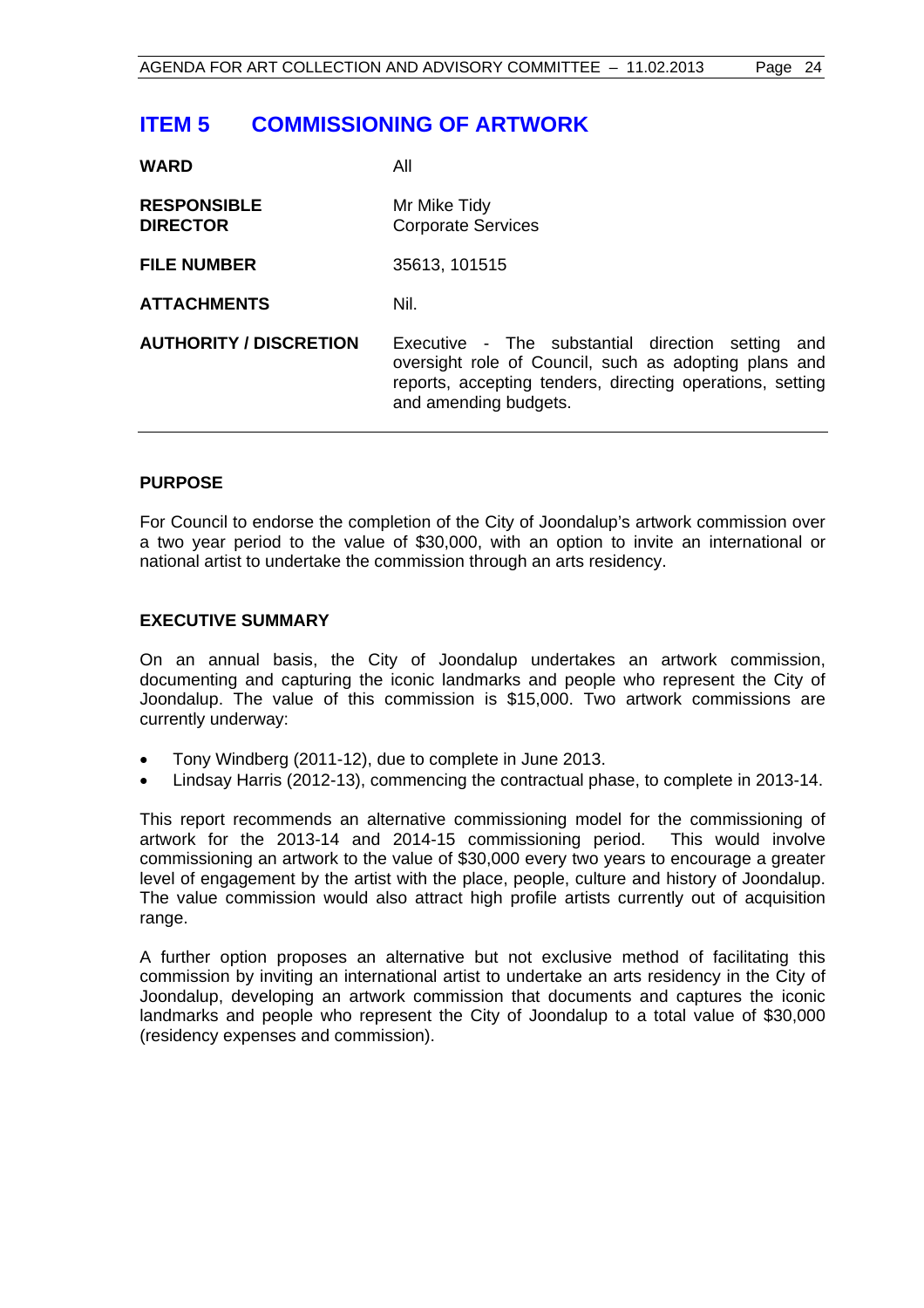### **BACKGROUND**

The City's art collection comprises over 200 artworks, with a primary focus on the work of Western Australian contemporary artists. Artworks span a wide range of media. Over half of the collection is comprised of paintings, with the remainder of the collection comprised of sculpture, drawings, ceramics, print works, photographs, textiles and glasswork.

At its meeting held on 19 April 2011 (CJ064-04/11 refers), Council resolved as follows:

- *"1 AGREES to commission on an annual basis various artworks depicting iconic landmarks within the City of Joondalup; and*
- *2 LISTS for consideration in the 2011/12 budget, an amount of \$15,000 (excluding GST) for the commissioning of artworks depicting iconic landmarks within the City of Joondalup."*

Council's resolution in April 2011, agreed to the annual commissioning of 'special purpose' artworks. A budget of \$15,000 was adopted in the 2011-12 Budget for this purpose.

In April 2012, Council resolved as follows (CJ066-04/12 refers):

*"That Council, in relation to the Commissioning of Artwork 2011/12 SELECTS Tony Windberg to complete the artwork commission with a contract value not to exceed \$15,000."* 

Contemporary Western Australian artist Tony Windberg is currently undertaking the inaugural City of Joondalup Visual Art Commission, due for completion in 2013.

At its meeting held on 20 November 2012 (CJ246-11/12 refers) Council resolved that it:

- *"1 SELECTS Lindsay Harris to complete the artwork commission with a contract value not to exceed \$15,000;*
- *2 REQUESTS a further report examining alternative visual art commission models including:* 
	- *2.1 Completion of the artwork commission over a two year period to the value of \$30,000; and*
	- *2.2 Inviting an international or national artist to undertake an arts residency in the City of Joondalup, developing an artwork commission documenting and capturing the iconic landmarks and people who represent the City of Joondalup, to the value of \$30,000."*

#### **DETAILS**

There is a significant number of high quality Western Australian artists already represented in the art collection in the price bracket of \$15,000. Engaging international or national artists or a higher profiled Western Australian artist would serve to enhance the scope and breadth of the collection.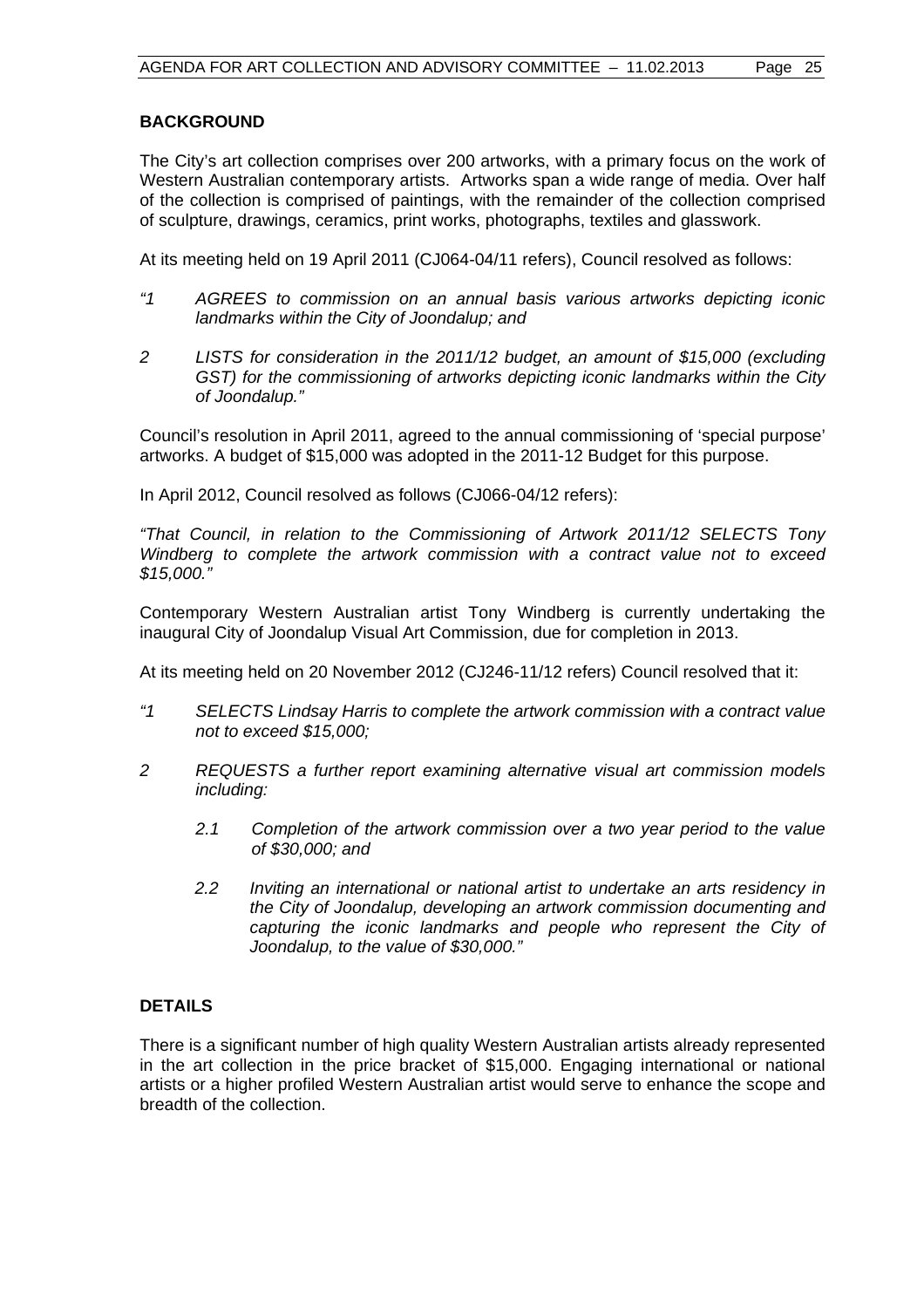The City of Joondalup artwork commission is currently run on an annual basis. Artists suitable to undertake the commission have been identified by the City, based on the following selection criteria:

- Level of engagement the artist proposed to have with Joondalup in creating the work (engagement with place, people, culture, history).
- The link of the commissioned work and the artist to the City's existing art collection (including the capacity of the City to appropriately house, display, conserve and manage the artwork).
- Artists' professional standing.
- Price, in relation to the City's commissioning budget of \$15,000.
- Long term investment potential.
- Availability of artist to complete the commission within the current financial year.

Only professional Western Australian artists or artists who predominately practise in Western Australia were considered.

#### **Issues and options considered**

#### Option 1: \$30,000 Artwork Commission over two years

Commissioning is a highly intensive process in terms of management, approval processes, and completion timeline by artists. This report recommends the completion of the City of Joondalup's artwork commission, over a two year period to the value of \$30,000 in an attempt to streamline the process.

An art commission totalling \$30,000, spanning a two year period, would enable:

- additional time for the artist to undertake research and produce the artwork
- increase the quality of the artistic outcome
- artists to consider further options in the size and scale of the artworks produced (for example proposing a series of artworks)
- a higher profile artist (up to the value of \$30,000), currently out of the reach of the current acquisition budget, could be engaged
- genuine engagement with the community by the artist can occur and develop over time
- contribute to building and capturing a sense of place
- the completion of the two current artwork commissions from the 2011-12 and 2012-13 period, before commencing another with time for reflection and evaluation.

The preceding financial year would be dedicated to artist research, artist selection, contract discussions and preliminary artistic research.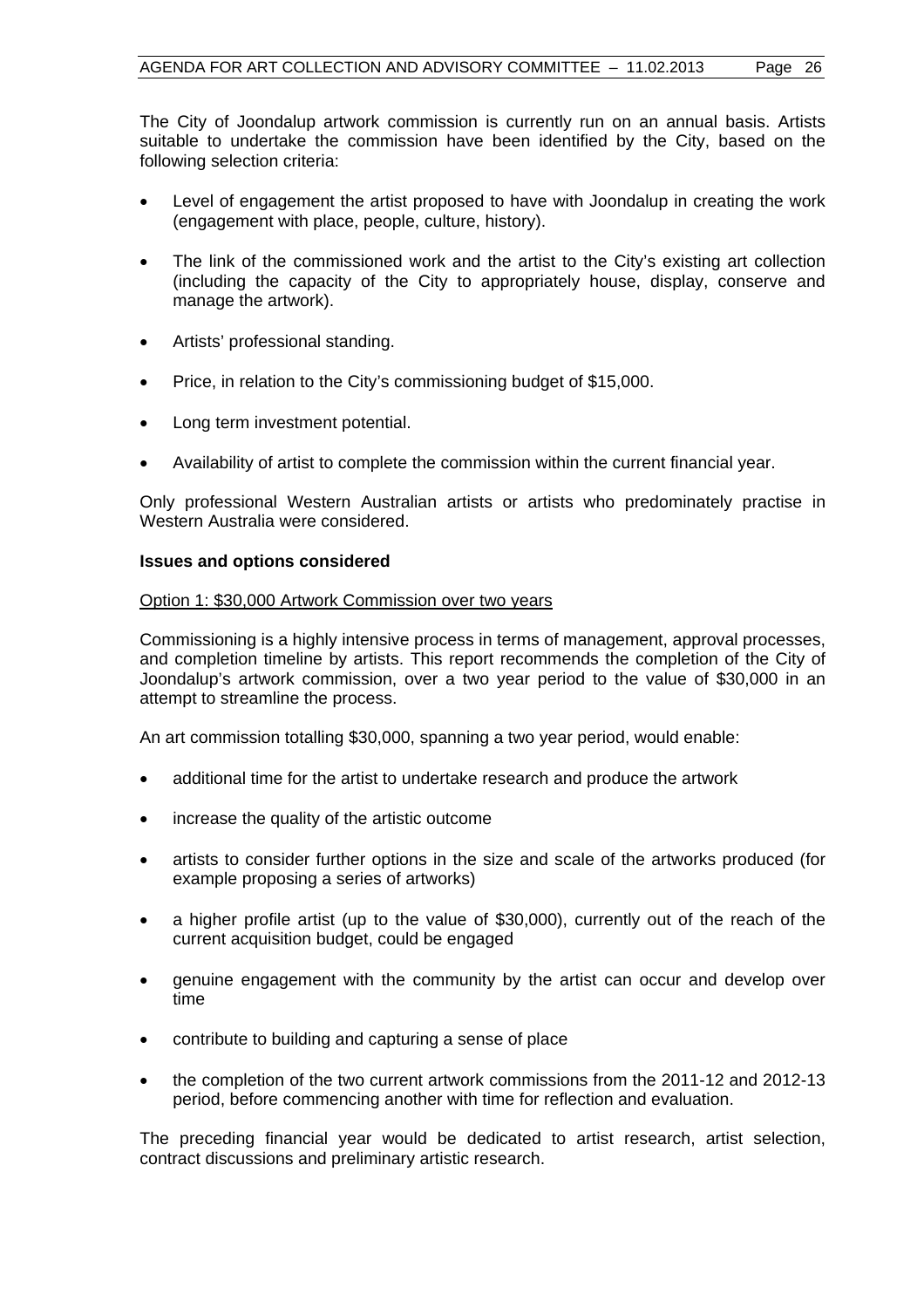The process in order to engage a suitable artist would be to regularly review and maintain an understanding of those artists operating within the local, national and international arts industry. This will be done by attending collections, galleries and exhibitions, while viewing contemporary art websites, publications and associations.

Funds would be listed as a capital item in the budget every second year, starting 2014-15 and used to commission the artwork.

#### Option 2: International/National Artwork Residency Commission

Artistic residencies are commonplace across the world when an artist is invited to research and undertake artistic work in a location that is not their usual environment. Residency models vary greatly, including outcome based residencies, where the artist is paid a fee to produce work, to free studio space for research, to artists paying fees to an organisation to use their resources and facilities. Artists in residence can reside in a location for a period of time, ranging from weeks to months. Accommodation and studio space is often supplied to the artist, with transport, living and material budgets allocated.

Artistic residencies provide a time of reflection, research, presentation and/or production. They also allow an individual to explore his/her practice within another community, meeting new people, using new materials, experiencing life in a new location. Art residencies emphasise the importance of meaningful and multi-layered cultural exchange and immersion in another culture. Sometimes residents become quite involved in a community - giving presentations, workshops, or collaborating with local residents. At other times, they are quite secluded, with ample time to focus and investigate their own practice.

The residency model proposed for the City of Joondalup is as follows:

- Hosting a selected international or national artist in the City of Joondalup for a set period of time.
- During this time, the artist would explore the City of Joondalup developing an artwork commission documenting and capturing the iconic landmarks and people who represent the City of Joondalup.
- The artist would engage with the City's art collection and members of the ACAC in a process that reflects current commissioning practice.
- The artist would engage with the local community and the local arts community, potentially running workshops, talks or creative/interactive projects.
- The artwork commission fee paid to the artist would be \$20,000.
- The reserve of \$10,000 would be used to cover residency expenses of the artist for accommodation, flights, per diem and transport.
- The artist may opt to use the time within the City of Joondalup to build a portfolio of ideas to be submitted for approval in the detailed concept response. On approval of the concept, completion of the artwork can be remote.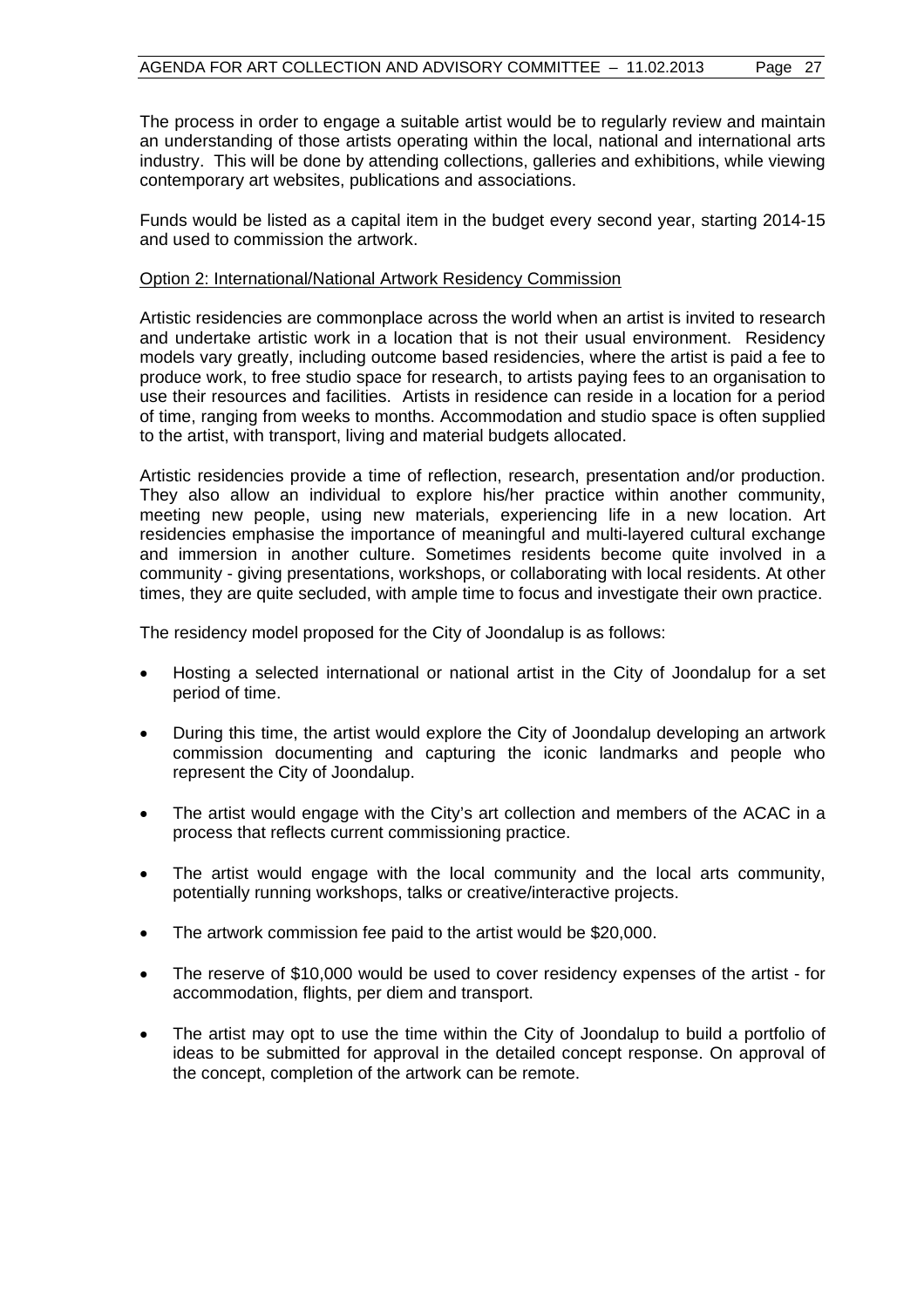An artwork residency commission with an international or national artist would enable:

- a significant link to Joondalup 2022, the Strategic Community Plan 2012-2022
- genuine and focused engagement between the artist, community and landscape
- the artist to approach the City of Joondalup without preconceptions or pre-knowledge of what the City, Western Australia, the people and landscape is like
- the spirit of exploration and discovery would be reflected in the artwork culminating in a work based on experience and genuine interaction
- cultural and social benefits the community through hands on engagement
- a recognition that the City supports a significant migrant population.

## Proposed budget

| Artist in residency expenses        | \$10,000 |
|-------------------------------------|----------|
| <b>Flights</b>                      |          |
| Accommodation                       |          |
| Transport                           |          |
| <b>Materials</b>                    |          |
| Per diem/ meal allowance            |          |
| Artist fees for community workshops |          |
| Studio hire                         |          |
| Visual artwork commission           | \$20,000 |
| Total                               | \$30,000 |

## Selection Process

It is recommended that the artists considered for the artwork residency commission follow the same selection criteria and process as is currently set, with an option to widen the call to national and international artists.

Following current procedure, artists would be put forward for the artwork residency commission or artwork commission (at \$30,000) to be selected by the Art Collection and Advisory Committee.

## **Legislation / Strategic Community Plan / policy implications**

## **Strategic Community Plan**

| <b>Key Theme</b>              | Community Wellbeing.                                                                             |
|-------------------------------|--------------------------------------------------------------------------------------------------|
| Objective:                    | Cultural development.                                                                            |
| <b>Strategic initiatives:</b> | Invest in publicly accessible visual art that will present a<br>culturally-enriched environment. |
|                               | Promote local opportunities for arts development.                                                |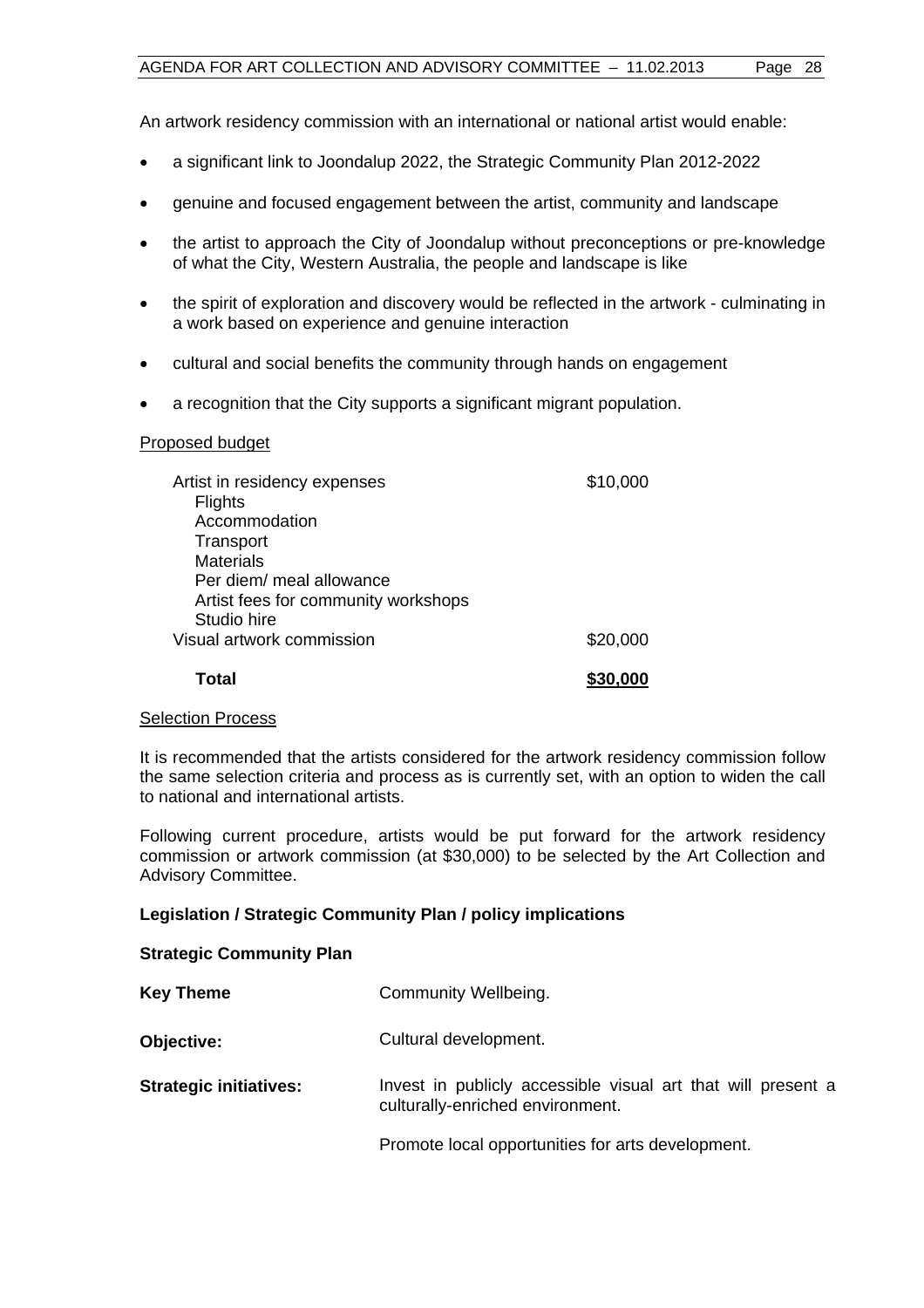**Policy The City's Art and Memorabilia Collection Policy.** 

## **Risk management considerations**

Not applicable.

## **Financial/budget implications**

Not applicable.

There are no current budget implications as the Council has resolved to commit \$15,000 per annum to commission relevant artwork. The proposal is that the combined funds be allocated every two years.

## **Regional significance**

The City's Art Collection, including its public art, archives and memorabilia, plays an important part in shaping and developing a sense of community.

The on-going provision of an accessible and high calibre art collection is integral to the cultural development and vibrancy of the City of Joondalup region and to best practice standards for the development of the visual arts in local government.

#### **Sustainability implications**

The commissioning of special purpose artworks has positive social sustainability implications. Artworks that reflect the City of Joondalup in content or context would enhance the relevance of the City's art collection for the local community and would increase the value of the City's cultural resources. Works that reflect the City of Joondalup would also provide a historical perspective in years to come.

#### **Consultation**

Not applicable.

## **COMMENT**

By extending the commissioning period to two years and a maximum value of \$30,000, there is every expectation that the quality of the outcome from the commissioning process will improve. Exercising an option from time to time to host an international or national arts residency increases the pool of available artists and thereby ensures sustainability of quality outcomes.

It is proposed that if the recommendation to proceed with an arts residency over the next two years is approved, that a report will be presented to the ACAC evaluating the residency.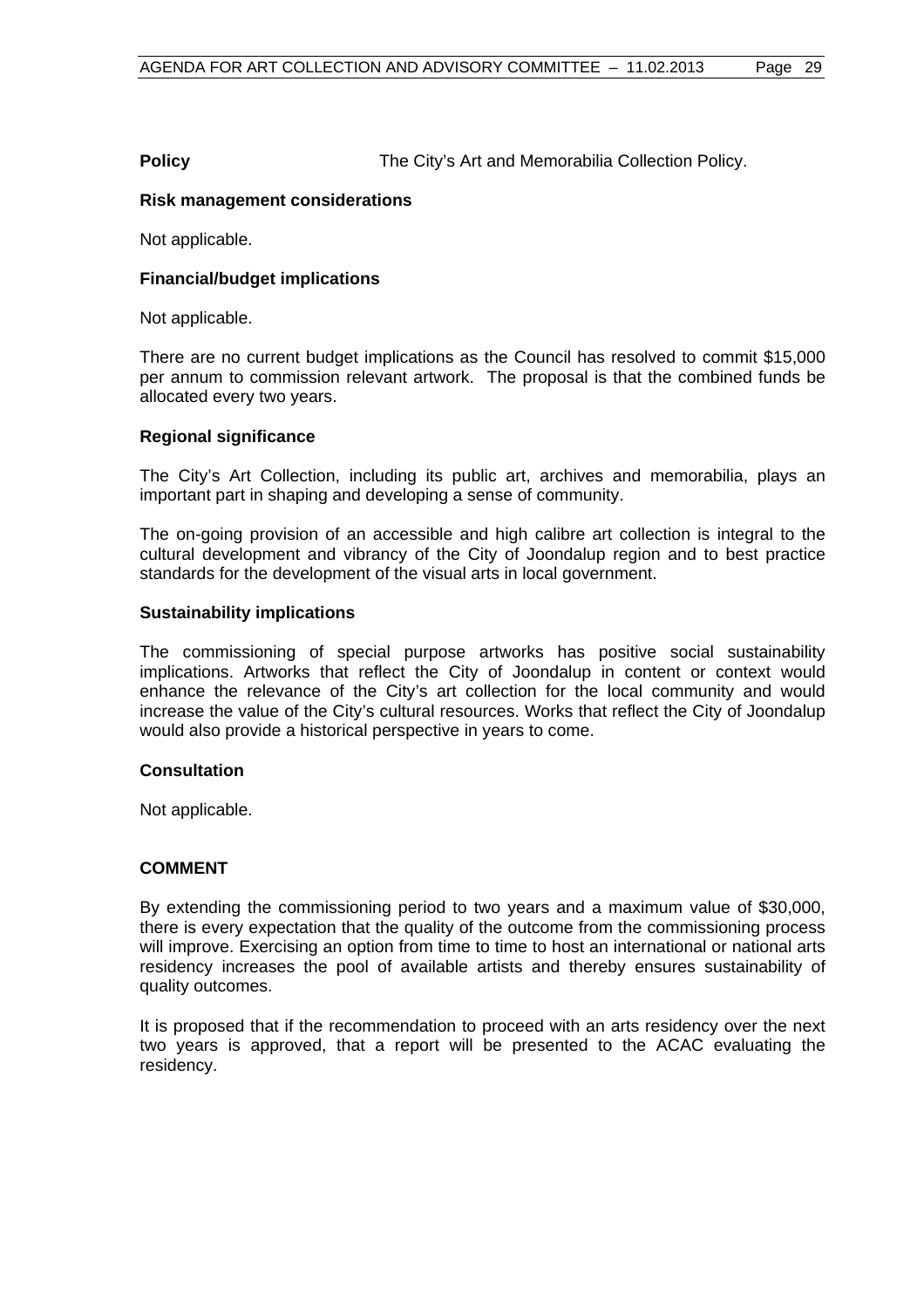## **VOTING REQUIREMENTS**

Simple Majority.

## **RECOMMENDATION**

**That Council:** 

- **1 ENDORSES the completion of the artwork commission over a two year period to the value of \$30,000;**
- **2 AGREES to invite an international or national artist to undertake an arts residency in the City of Joondalup, developing an artwork commission that documents and captures the iconic landmarks and people who represent the City of Joondalup;**
- **3 That the arts residency detailed in Part 2 above be completed by 2014-15.**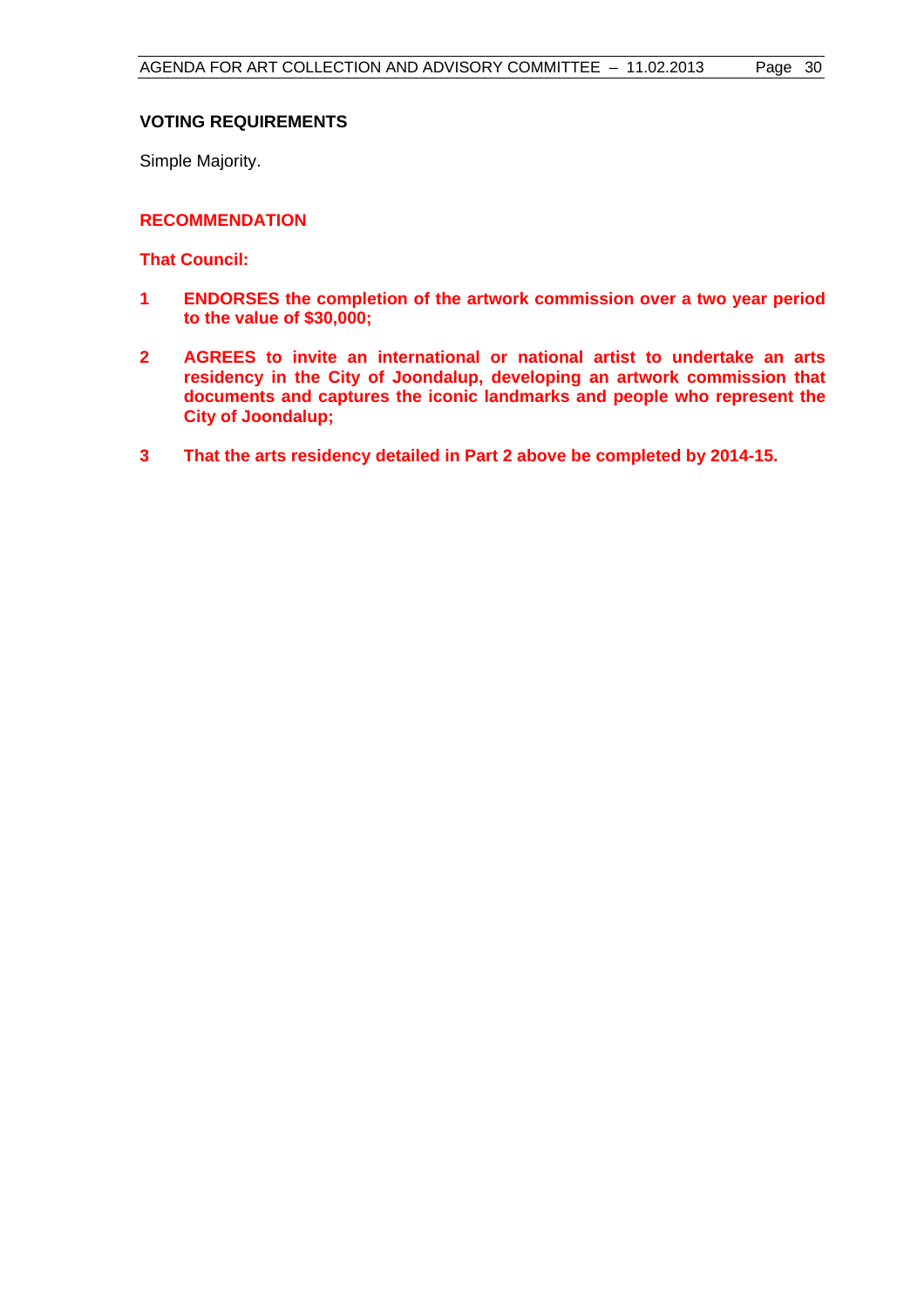## <span id="page-30-0"></span>**ITEM 6 COMMUNITY INVITATION ART AWARD**

| <b>WARD</b>                           | All                                                                                                                                                                                                 |
|---------------------------------------|-----------------------------------------------------------------------------------------------------------------------------------------------------------------------------------------------------|
| <b>RESPONSIBLE</b><br><b>DIRECTOR</b> | Mr Mike Tidy<br><b>Corporate Services</b>                                                                                                                                                           |
| <b>FILE NUMBER</b>                    | 35613, 101515                                                                                                                                                                                       |
| <b>ATTACHMENTS</b>                    | Attachment 1 Terms and Conditions of Entry                                                                                                                                                          |
| <b>AUTHORITY / DISCRETION</b>         | Executive - The substantial direction setting<br>and<br>oversight role of Council, such as adopting plans and<br>reports, accepting tenders, directing operations, setting<br>and amending budgets. |

## **PURPOSE**

**MADD** 

For Council to consider options for further development of the City of Joondalup's Invitation Art Award 2013 onwards.

## **EXECUTIVE SUMMARY**

The 2012 City of Joondalup Invitation Art Award (IAA) was an acquisitive art award that was open to leading Western Australian artists and has been held since 1998. At its meeting held on 20 November 2012 (CJ249-11/12 refers), Council resolved to make some changes to its IAA as follows:

- Be renamed the Community Invitation Art Award (CIAA).
- Eligibility to the CIAA be limited to City of Joondalup residents or a member of the Joondalup Community Art Association.
- Implement an artistic direction to focus on exhibiting more work by fewer artists.
- Selection and judging panels comprise independent art professionals.

The Council decision of 20 November 2012 also sought more information on art categories for the CIAA along with including a Community Education Program as part of the award.

#### **BACKGROUND**

At its meeting held on 17 April 2012 (CJ066-04/12 refers), Council resolved in part:

- *"4 In relation to the report on the City of Joondalup Invitation Art Award:* 
	- *4.2 REQUESTS a future report be presented to the ACAC on potential options for the Invitation Art Award."*

The City of Joondalup Invitation Art Award is an acquisitive art award and exhibition that entered its  $15<sup>th</sup>$  year in 2012.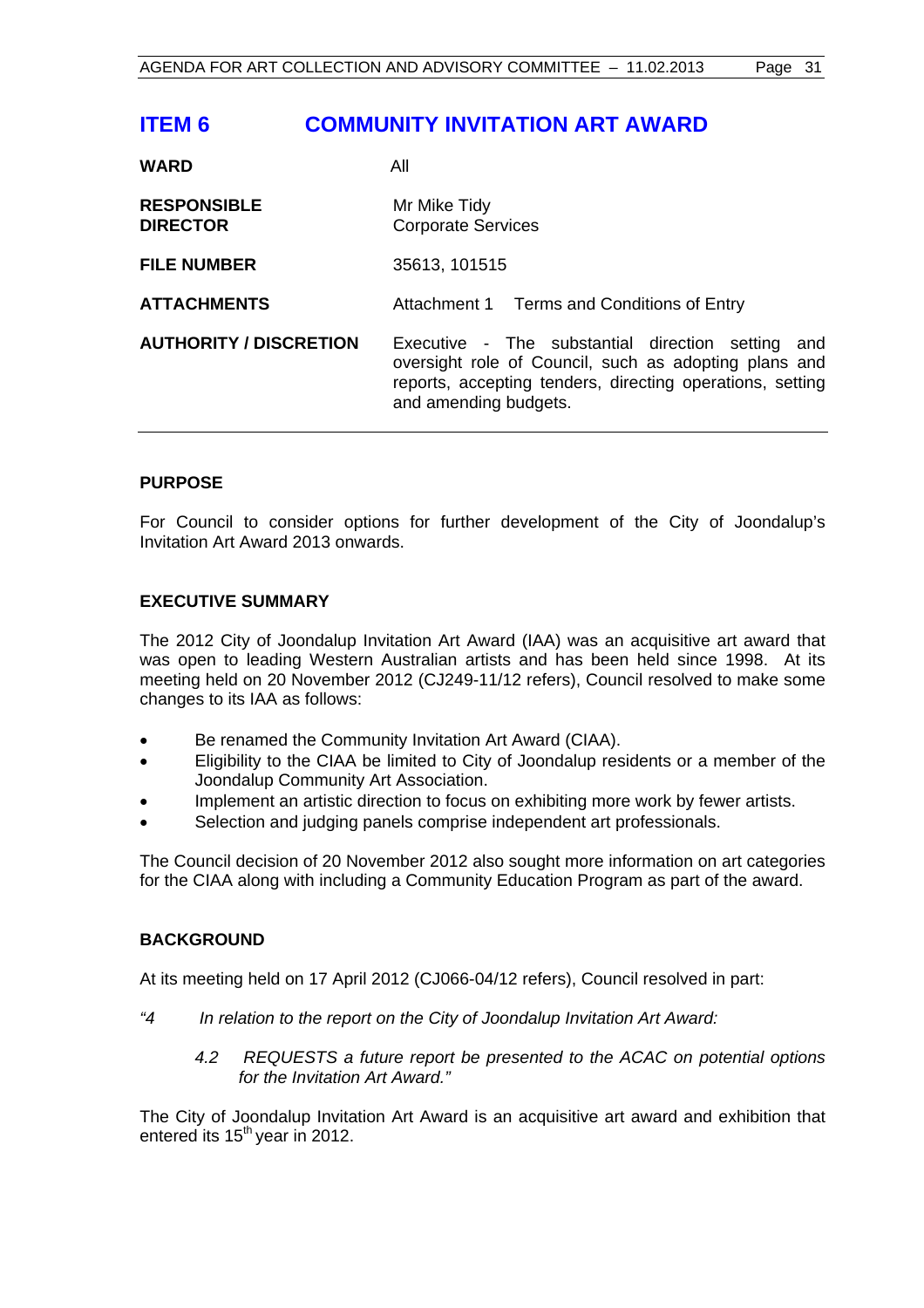The award aimed to recognise the practice of prominent Western Australian artists and to provide the Joondalup community with an opportunity to engage with contemporary visual art. It offered one of the largest acquisitive cash prizes in local government in Western Australia (\$15,000 – prize pool \$18,000). The winning artwork was acquired and became part of the City's art collection.

The award categories for the Invitation Art Award were:

| $\bullet$ | <b>Acquisitive Award</b>    | \$15,000 |
|-----------|-----------------------------|----------|
| $\bullet$ | <b>Award for Excellence</b> | \$1,000  |
| $\bullet$ | Celebrating Joondalup Award | \$1,000  |
|           |                             | 0.400    |

 Popular Choice Award \$ 1,000

Discretionary Judges' Commendation Awards were also issued and were in the form of a certificate and did not include a cash prize.

The following Cities offer the following prizes for their premier art exhibition:

- $\bullet$  City of Perth \$20,000 acquisitive award, (prize pool of \$25,000).
- City of Stirling \$5,000 acquisitive award, (prize pool of \$11,000).
- City of Fremantle \$15,000 acquisitive award, (prize pool of \$20,000).
- City of Vincent \$6,000 acquisitive award, (prize pool of \$10,200).
- City of Greater Geraldton \$20,000 CGG Award for Excellence, (prize pool of \$45,000).
- City of Albany \$25,000 acquisitive award, (prize pool of \$27,000).
- City of Swan \$12,000 (prize pool of \$16,000).

The City of Fremantle is a specialised print award open only to professional artists. The Cities of Perth, Greater Geraldton, Albany and Swan are mixed media awards and also only open to professional artists.

The Cities of Vincent and Stirling are community awards open to professional and nonprofessional artists.

The City's Invitation Art Award was traditionally held in October of each year at the Lakeside Joondalup Shopping City. The City called for initial expressions of interest from artists, attracting approximately 90 entries annually. From the entries received, an independent selection panel compiled a shortlist of approximately 30 artists and these artists received an invitation to exhibit. A separate independent panel of expert judges review the exhibition and make awards.

The exhibition began with an opening function followed by a public exhibition period. Although all exhibited artworks were for sale, with the City taking a percentage of commission on any sales, the exhibition's importance as a cultural contribution to the City of Joondalup was its primary interest.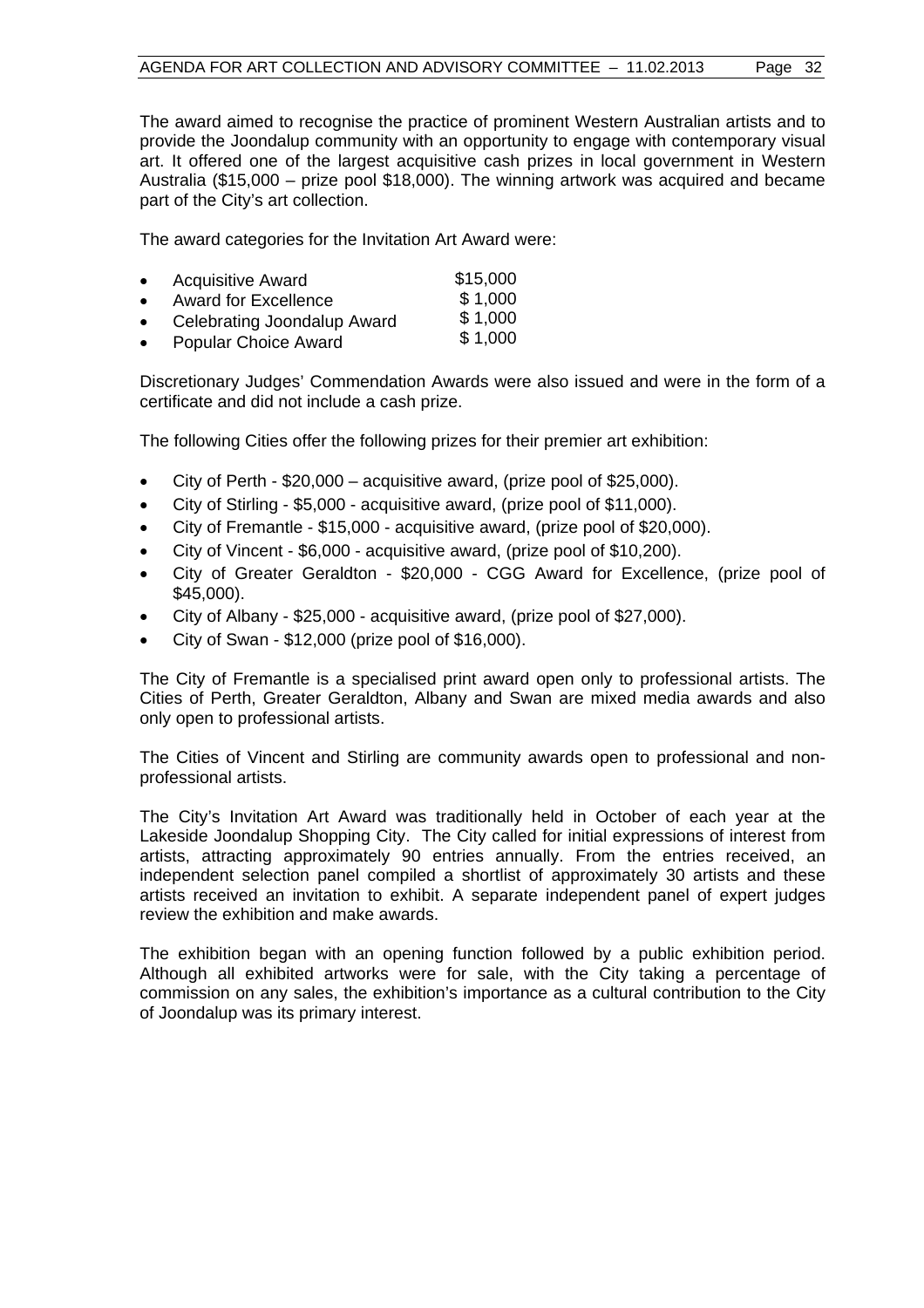At its meeting held on held on 20 November 2012 (CJ249-11/12 refers), Council resolved:

*"That Council AMENDS the Invitation Art Award to better reflect the aspiration of the local art community to include the following elements commencing in 2013:* 

*The Invitation Art Award be RENAMED the Community Invitation Art Award;* 

- *1 eligibility to the Community Invitation Art Award be restricted to the City of Joondalup residents or a member of the Joondalup Community Art Association;*
- *2 selection of the artists be by an external selection committee and awarded by an external judging panel;*
- *3 an artistic direction be implemented to focus on exhibiting multiple work by fewer artists;*
- *4 a possible alternative venue for the Community Invitation Art Award be investigated and reported back to the Art Collection and Advisory Committee; and*
- *5 a further report be submitted to the Art Collection and Advisory Committee outlining the terms, conditions, award categories and potential community education program for the Community Invitation Art Award."*

## **DETAILS**

#### **Issues and options considered**

The following options are suggested for the CIAA in regards to the decision of the Council made at its November 2012 meeting:

#### The Invitation Art Award be renamed the CIAA

This change has been reflected in the Terms and Conditions as attached to this report (Attachment 1 refers). It is however recommended that the exhibition be renamed back to the Invitation Art Award to avoid confusion among artists in relation to the Community Art Exhibition.

Eligibility to the Community Invitation Art Award be restricted to the City of Joondalup residents or a member of the Joondalup Community Art Association (JCAA)

This change has been reflected in the Terms and Conditions as attached to this report (Attachment 1 refers).

It is proposed with the change of eligibility criteria for professional artists to exhibit that the CIAA be a non-acquisitive art award.

When the City's art collection was assessed in December 2007, the valuer's comments noted that the City has a significant contemporary art collection of excellent financial and cultural value. Overall, selections have been made in order to build a coherent collection of high artistic and financial value.

With the CIAA having more of a local focus this may lead to the quality of work not being at the levels as it was in the past as per the City's IAA. If the CIAA is an acquisitive award, those winner works may weaken the overall value of the City's collection.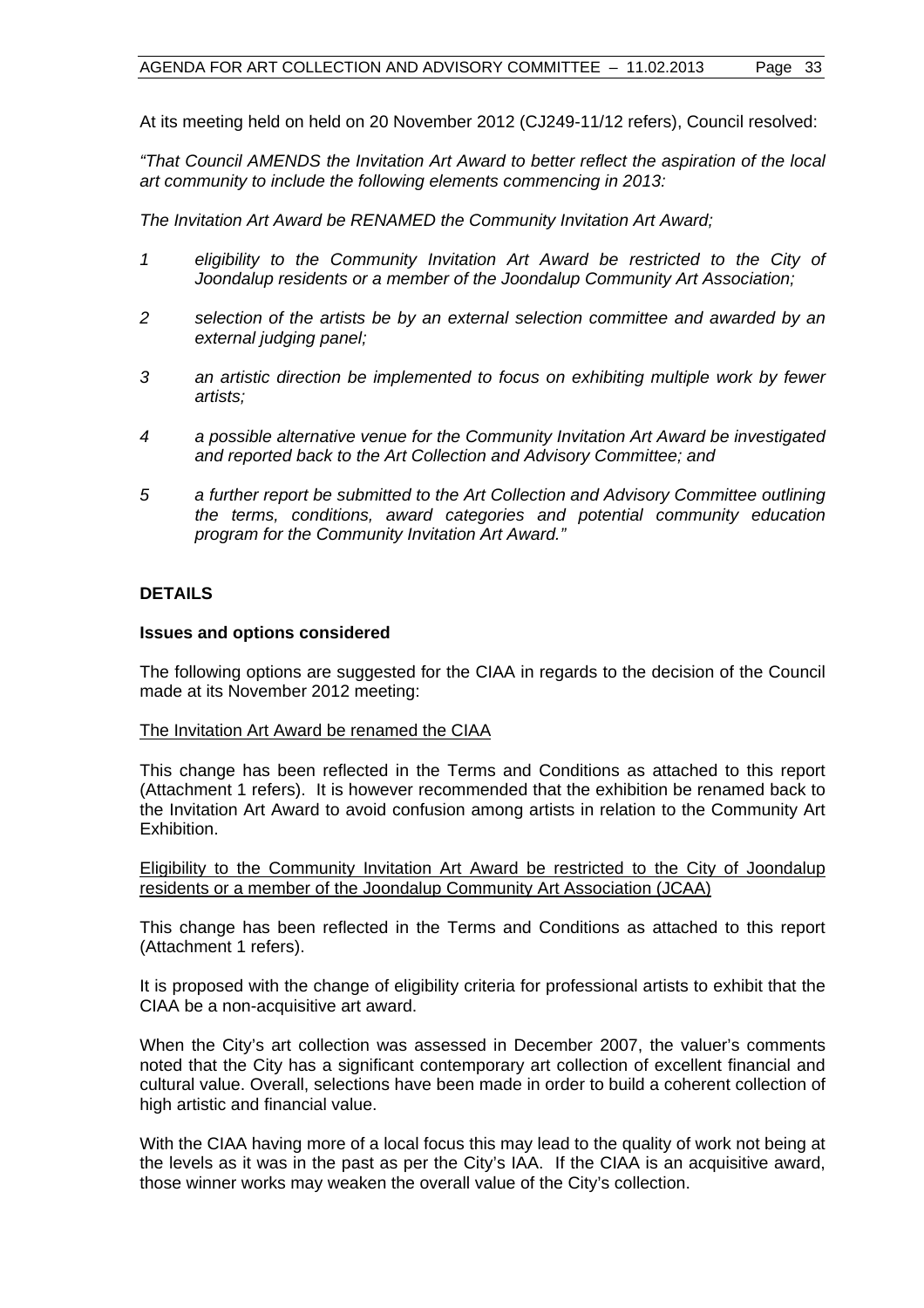#### Award Categories

It is proposed that the following award categories apply to the CIAA:

- Overall Award \$5,000 This award is non-acquisitive and awarded to the overall winner.
- Award for Excellence \$1,000 This award is non-acquisitive and will be awarded to a work of excellence.
- Popular Choice Award \$1,000 This award is non-acquisitive and will be awarded to the work that receives the most votes in the public voting ballot.

The proposed reduction in the award amounts is based on the fact that the change in Terms and Conditions for the CIAA will now likely limit the range of professional expression of interest able to exhibit.

Each exhibiting artist will only be eligible to claim either the Overall Award or the Award for Excellence.

The Community Invitation Art Award will also feature a voluntary category that all artists are eligible to enter but which will not affect their eligibility for either the Overall Award or the Award for Excellence:

 Celebrating Joondalup \$1,000 - This prize will be awarded to a work that is based on Joondalup content or context. This is a voluntary category and any work nominated for the award category will be judged on artistic merit and by the extent to which it relates to and represents the City of Joondalup. Artists must outline on the Artwork Details Form how the work relates to the City of Joondalup.

In the event that there are many works worthy of merit, in addition to the above mentioned prizes, the judging panel may award up to three discretionary Judges' Commendation Awards. These awards take the form of a certificate and do not include a cash prize.

#### Selection of the artists be by an external selection committee and awarded by an external judging panel

The CIAA requires the expertise of an external selection committee and an external judging panel. Both panels are appointed by the City.

It is proposed to appoint three art industry experts to serve as the selection panel who will oversee the artist selection process, which takes place seven months before the event. A further three art industry experts will be engaged for the judging of the CIAA.

No representative of the City should serve on either the selection and/or the judging panels and the City has the right not to accept any artwork as part of the exhibition.

#### An artistic direction is implemented to focus on exhibiting multiple works by fewer artists

This option would focus on exhibiting multiple works by fewer artists to achieve greater depth of presentation.

By displaying a series of works by each selected artist this option would also provide the audience with a clearer understanding of each artist's practice and would enhance the general public's understanding of contemporary visual art.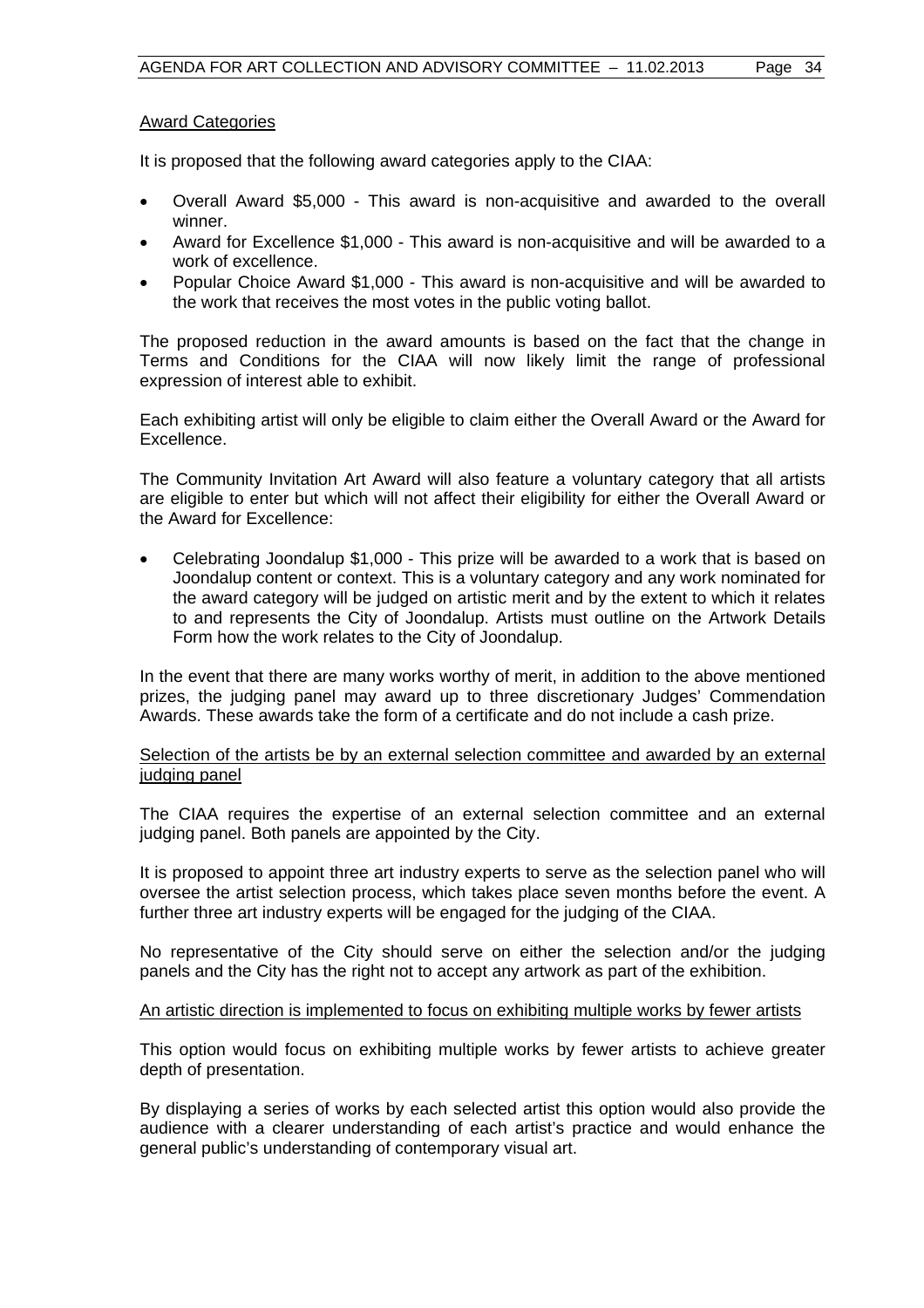#### Possible Alternative Venue for the Community Invitation Art Award

The investigation of a possible venue for the CIAA will be subject to a further report to the ACAC. Due to no alternative venue being determined at this stage, it is proposed to host the 2013 CIAA at the Lakeside Joondalup Shopping City from 26 October 2013 to 15 November 2013.

#### Implementation of a Community Education Program

Contemporary art is often seen to only appeal to a select group of art world insiders. The Community Education Program would focus on finding ways to connect members of the general public with contemporary visual art.

The program could include a series of conversations and events organised by the City and would present discussions between artists, art historians, curators, critics, directors, dealers and the general public. The program would draw on the distinctions and affinities between socially engaged artistic, curatorial, writing and administrative practices in the region.

It is suggested with the change of focus from the IAA to the CIAA, that such a program be deferred pending a review of the inaugural CIAA to gauge the level of artist work exhibited.

#### **Legislation / Strategic Community Plan / policy implications**

| Legislation                     | The moral rights section of the Copyright Act 1968<br>(Commonwealth) states that individual creators have the<br>right not to have their work treated in a 'derogatory' way,<br>such as distorting, mutilating, modifying, altering, or<br>removing the artistic work, without the creator's knowledge<br>and consent. This would include a prohibition on<br>professional handling or displaying of artwork without the<br>artist's consent. |  |
|---------------------------------|-----------------------------------------------------------------------------------------------------------------------------------------------------------------------------------------------------------------------------------------------------------------------------------------------------------------------------------------------------------------------------------------------------------------------------------------------|--|
| <b>Strategic Community Plan</b> |                                                                                                                                                                                                                                                                                                                                                                                                                                               |  |
| <b>Key theme</b>                | Community Wellbeing.                                                                                                                                                                                                                                                                                                                                                                                                                          |  |
| <b>Objective</b>                | Cultural development.                                                                                                                                                                                                                                                                                                                                                                                                                         |  |
| <b>Strategic initiative</b>     | • Establish a significant cultural facility with the capacity to<br>attract world-class visual and performing arts events.<br>Invest in publicly accessible visual art that will present a<br>culturally-enriched environment.<br>• Actively engage event promoters to host iconic, cultural<br>and sporting events within the City.<br>• Promote local opportunities for arts development.                                                   |  |
| <b>Policy</b>                   | The City's Art and Memorabilia Collection Policy.                                                                                                                                                                                                                                                                                                                                                                                             |  |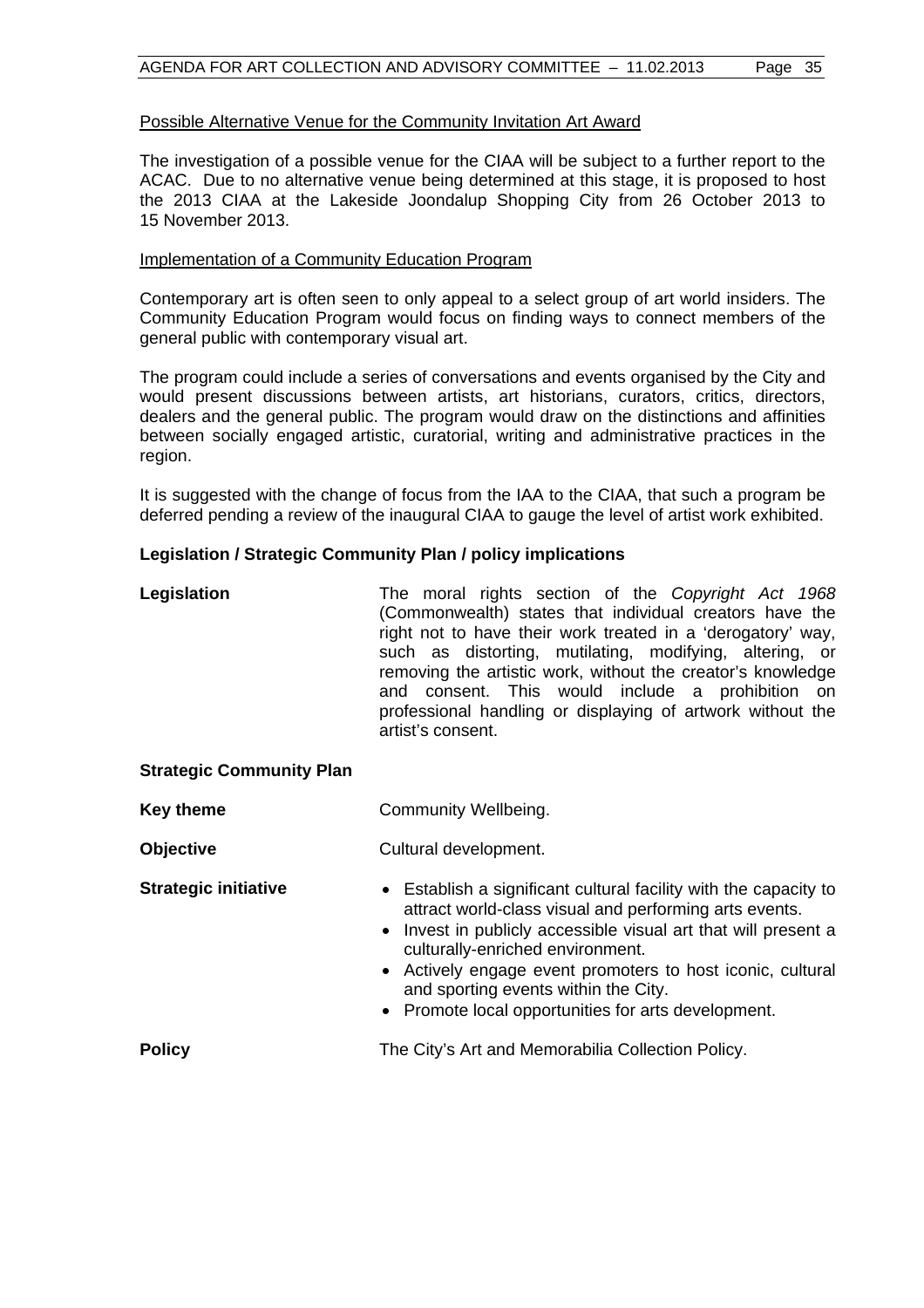#### **Risk management considerations**

The following risks may result in the change of the criteria on eligibility for entry into the CIAA:

- The quality of artists invited to exhibit may not be as high as previously for the IAA, given the available artists are restricted to local City of Joondalup residents, or members of the Joondalup Community Arts Association.
- The prestige of the City's visual arts program, in particular art awards may be lowered.
- The ability to attract leading art professionals to serve on the selection and/or judging panels may be lessened.
- The selection panel may be of the opinion that there are inadequate artists to be selected to exhibit.
- If the CIAA is an acquisitive art award (not recommended), then unsuitable art may be included as part of the City's art collection which is of lesser value.

#### **Financial/budget implications**

| <b>Account No:</b>           | 442 C1020 6232 0000                   |
|------------------------------|---------------------------------------|
| <b>Budget Item:</b>          | <b>Invitation Art Award - Capital</b> |
| <b>Budget Amount:</b>        | \$15,000                              |
| <b>Amount Spent To Date:</b> | \$15,000                              |
| <b>Proposed Cost:</b>        | Not applicable                        |
| <b>Balance:</b>              | \$0                                   |
| <b>Account No:</b>           | 442 C1021 6232 0000                   |
| <b>Budget Item:</b>          | Purchase of Artworks - Capital        |
| <b>Budget Amount:</b>        | \$15,000                              |
| <b>Amount Spent To Date:</b> | \$3,440                               |
| <b>Proposed Cost:</b>        | Not applicable                        |
| <b>Balance:</b>              | \$11,560                              |
| <b>Account No:</b>           | 442 A4403 4006 0000                   |
| <b>Budget Item:</b>          | Invitation Art Award - Operating      |
| <b>Budget Amount:</b>        | \$41,480                              |
| <b>Amount Spent To Date:</b> | \$33,881                              |
| <b>Proposed Cost:</b>        | Not applicable                        |
| <b>Balance:</b>              | \$7,599                               |

All figures quoted in this report are exclusive of GST.

The proposed changes in the value of the awards will see a saving of \$10,000 comparing the IAA to the CIAA.

#### **Regional significance**

The change in focus from the previous IAA to the CIAA will greatly reduce the regional significance of the art exhibition.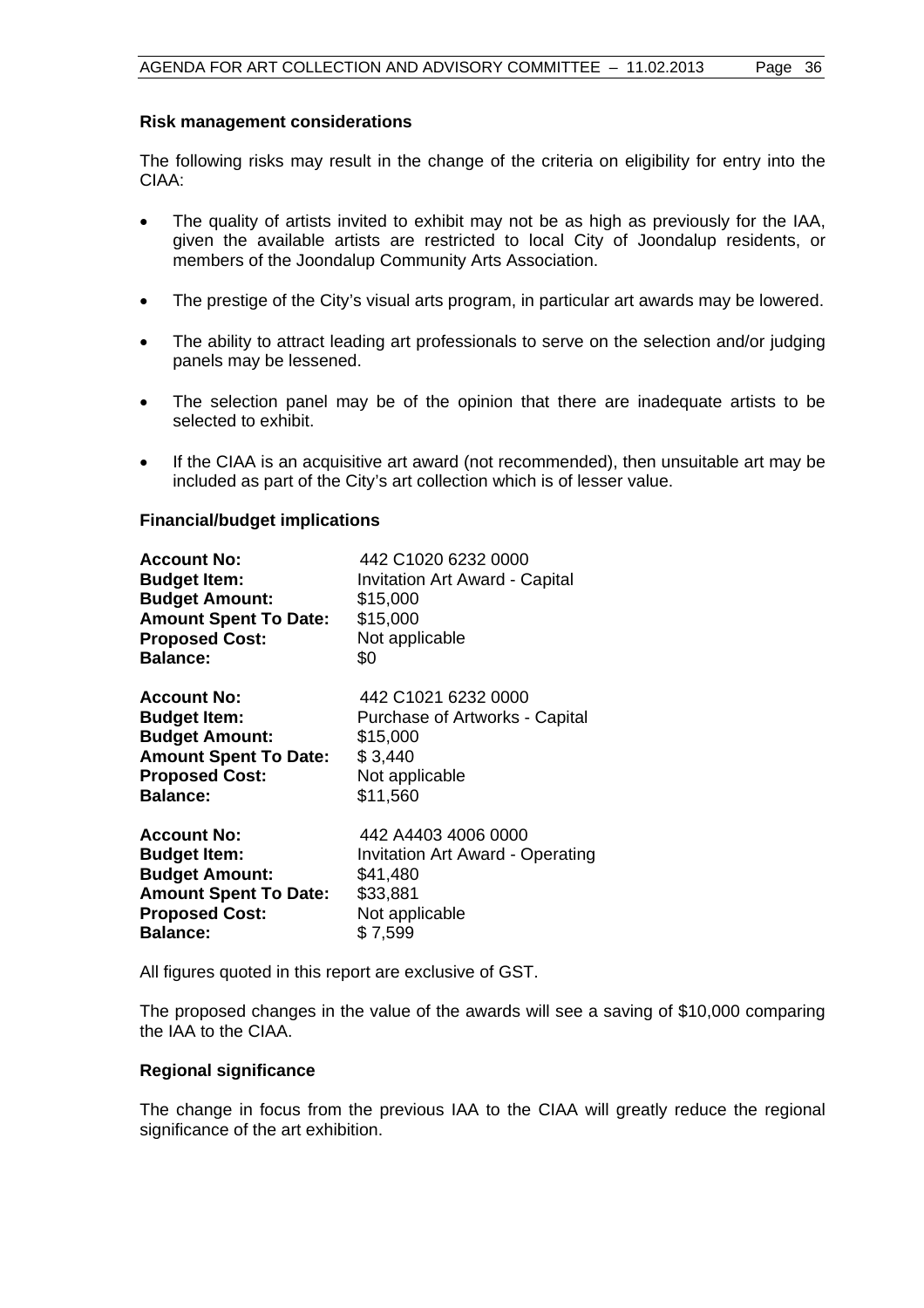### **Sustainability implications**

Contemporary art provides physical and educational enhancement of a locality and provides a catalyst for public discussion about current social, economic and environmental issues. Through creating more regular points of interest and interaction with contemporary arts the local community could possibly enjoy leading contemporary art all the year round. This would enhance the relevance of the City's cultural identity for the local community and would increase the value of the City's cultural resources.

## **Consultation**

Not applicable.

## **COMMENT**

There are risks in relation to the change of the CIAA, these include:

- maintaining the quality of the work submitted from a limited number of local artists
- potential confusion with the similarly named Community Art Exhibition
- the ability to meet the global aspirations of the Joondalup Strategic Community Plan 2012 – 2022.

It should be noted also that restricting the award to members of the JCAA will exclude members of the Wanneroo Art Society, the Pastel Society of WA and the North Coast Art Club who are not residents unless they join the JCAA.

## **VOTING REQUIREMENTS**

Simple Majority.

## **RECOMMENDATION**

## **That Council:**

- **1 AGREES to amend its decision of 20 November 2012 (CJ249-11/12 refers) to rename the Community Invitation Art Award to the Invitation Art Award;**
- **2 NOTES the terms and conditions for the Art Award to include the name change as detailed in Part 1 above;**
- **3 AGREES to hold the Invitation Art Award opening 26 October 2013 and closing to 15 November 2013, at Joondalup Lakeside Shopping City;**
- **4 AGREES that the Invitation Art Award:** 
	- **4.1 focus on exhibiting multiple works by fewer artists to achieve greater depth of presentation;**
	- **4.2 be a non-acquisitive art award with the following award categories:** 
		- **4.2.1 Overall Award \$5,000 (non-acquisitive);**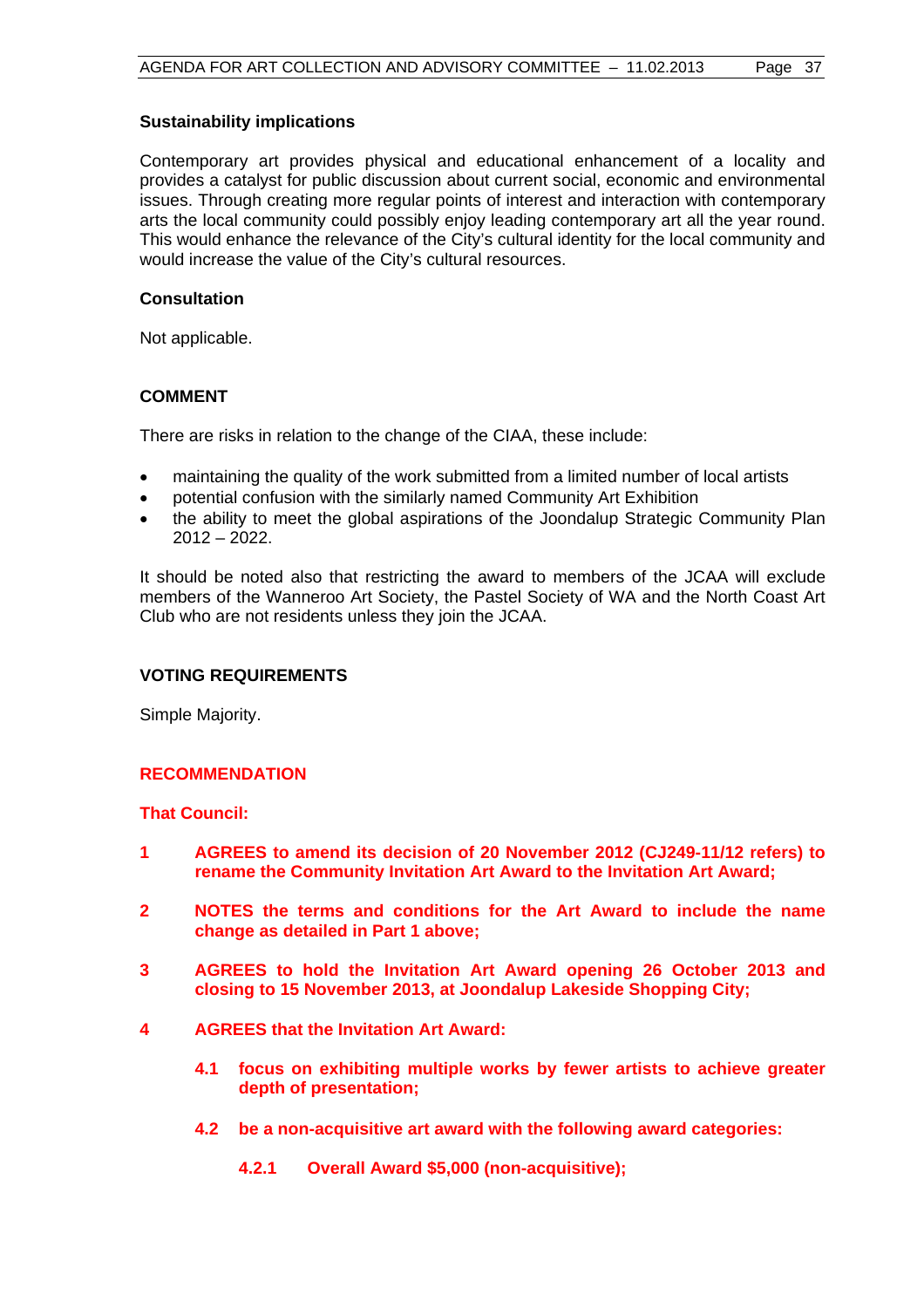- **4.2.2 Award for Excellence \$1,000 (non-acquisitive);**
- **4.2.3 Popular Choice Award \$1,000 This award is non-acquisitive and will be awarded to the work that receives the most votes in the public voting ballot;**
- **4.2.4 Celebrating Joondalup \$1,000 This prize will be awarded to a work that is based on Joondalup content or context. This is a voluntary category and any work nominated for the award category will be judged on artistic merit and by the extent to which it relates to and represents the City of Joondalup;**
- **5 AGREES that each exhibiting artist will only be eligible to claim either the Overall Award or the Award for Excellence as detailed in Part 4.2 above;**
- **6 AGREES that those artists selected to exhibit and the award winners be chosen by the independent panels comprising art industry experts, with the panels being appointed by the City;**
- **7 AGREES that no member of the Council or City is to be a member of the selection and/or judging panels as part of the Invitation Art Award as detailed in Part 6 above;**
- **8 DEFERS the implementation of a Community Education Program as part of the Invitation Art Award until a review of the Invitation Art Award occurs in 2013.**

*Appendix 2 refers* 

*To access this attachment on electronic document, click her[e: Attach2artagn110213.pdf](Attach2artagn110213.pdf)*